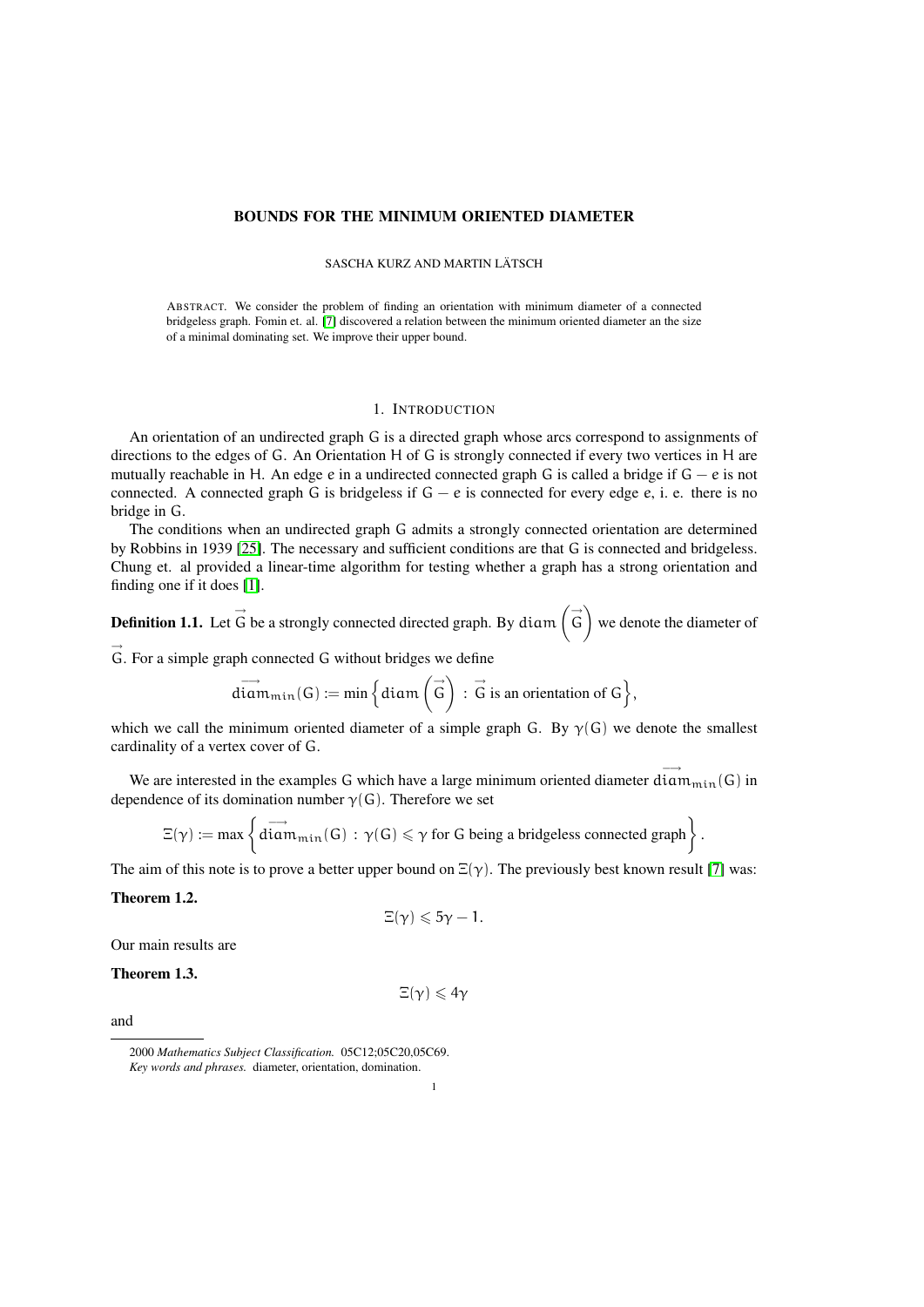Conjecture 1.4.

$$
\Xi(\gamma)=\left\lceil\frac{7\gamma(G)+1}{2}\right\rceil.
$$

Clearly we have  $\Xi(\gamma)$  is weak monotone increasing. At first we observe that we have  $\Xi(\gamma) \geq$  $\int \frac{7\gamma(G)+1}{\gamma(G)}$  $\frac{(G)+1}{2}$ . Therefore we consider the following set of examples, where we have depicted the vertices of a possible minimal vertex cover by a filled black circle:



<span id="page-1-0"></span>FIGURE 1. Examples with large minimum oriented diameter in dependence of the domination number  $\gamma(G)$ .

If we formalize this construction of graphs G, which is depicted for  $\gamma(G) = \gamma = 1, 2, 3, 4$  we obtain examples which attain the proposed upper bound  $\left[\frac{7\gamma(G)+1}{2}\right]$  $\left[\frac{G}{2} + 1\right]$  for all  $\gamma \in \mathbb{N}$ . In the following we always depict vertices in a given vertex cover by a filled circle.

1.1. **Related results.** Instead of an upper bound of  $\overrightarrow{diam_{min}}(G)$  in dependence of  $\gamma(G)$  on is also interested in an upper bound in dependence of the diameter  $diam(G)$ . Here the best known result is given by [\[2\]](#page-20-3):

**Theorem 1.5.** *(Chvátal and Thomassen, 1978) Let*  $f(d)$  *denote the best upper bound on*  $\overrightarrow{diam_{min}}(G)$ *where* d = diam(G) *and* G *is connected and bridgeless. If* G *is a connected bridgeless graph then we have*

$$
\frac{1}{2} \operatorname{diam}(G)^2 + \operatorname{diam}(G) \leqslant f(d) \leqslant 2 \cdot \operatorname{diam}(G) \cdot (\operatorname{diam}(G) + 1).
$$

In [\[2\]](#page-20-3) it was also shown that we have  $f(2) = 6$ . Examples achieving this upper bound are given by the Petersen graph and by the graph obtained from  $K_4$  by subdividing the three edges incident to one vertex. Recently in [\[21\]](#page-20-4)  $9 \le f(3) \le 11$  was shown.

The oriented diameter is trivially at least the diameter. Graphs where equality holds are said to be *tight*. In [\[15\]](#page-20-5) some Cartesian products of graphs are shown to be tight. For  $n \geq 4$  the n-cubes are tight [\[22\]](#page-20-6). The discrete tori  $C_n \times C_m$  which are tight are completely determined in [\[20\]](#page-20-7).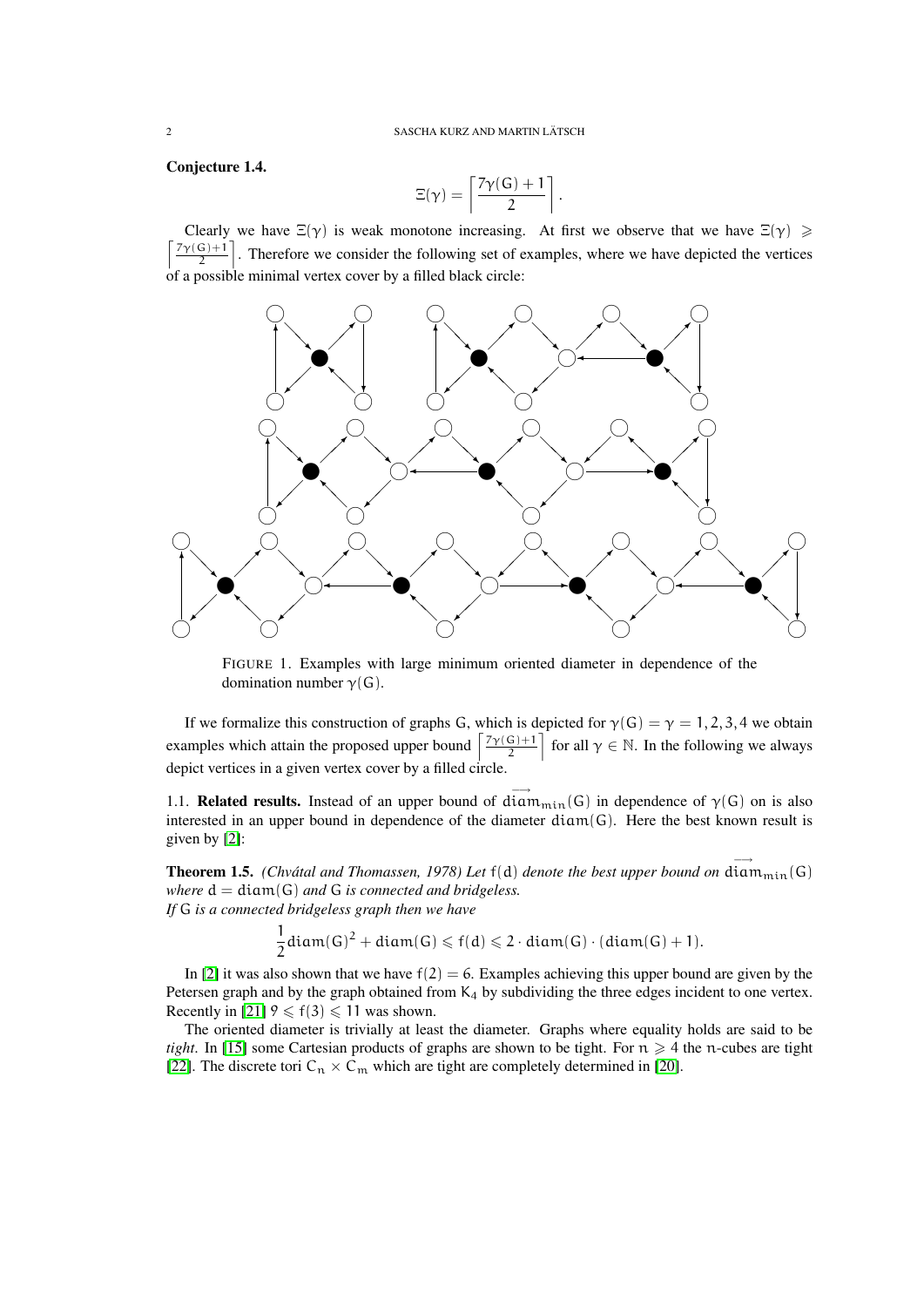The origin of this problem goes back to 1938, where Robbins [\[25\]](#page-20-1) proves that a graph G has a strongly connected orientation if and only if G has no cut-edge. As an application one might think of making streets of a city one-way or building a communication network with links that are reliable only in one direction.

There is a huge literature on the minimum oriented diameter for special graph classes, see i.e. [\[11,](#page-20-8) [12,](#page-20-9) [13,](#page-20-10) [14,](#page-20-11) [16,](#page-20-12) [17,](#page-20-13) [18,](#page-20-14) [19,](#page-20-15) [23\]](#page-20-16).

From the algorithmic point of view the following result is known [\[2\]](#page-20-3):

**Theorem 1.6.** *The problem whether*  $\overrightarrow{\text{diam}_{min}}(G) \leq 2$  *is* NP-hard for a given graph G.

We remark that the proof is based on a transformation to the problem whether a hypergraph of rank 3 is two-colorable.

# 2. PRELIMINARIES

A vertex set  $D \subseteq V(G)$  of a graph G is said to be a dominating set of G if for every vertex  $u \in$  $V(G)\ D$  there is a vertex  $v \in D$  such that  $\{u, v\} \in E(G)$ . The minimum cardinality of a dominating set of a graph G is denoted by  $\gamma(G)$ . If P is a path we denote by |P| its length which equals the number of its edges. An elementary cycle C of a graph  $G = (V, E)$  is a list  $[v_0, \ldots, v_k]$  of vertices in V, where  $v_0 = v_k$ ,  $[\{v_0, \ldots, v_k - 1\}] = k$  and  $\{v_i, v_{i+1}\} \in E$  for  $0 \leq i \leq k$ . Similarly  $|C|$  denotes the length of C which equals the number of its edges and vertices. For other not explicitly mention graph-theoretic terminology we refer the reader to [\[6\]](#page-20-17) for the basic definitions.

Our strategy to prove bounds on  $\Xi(\gamma)$  is to apply some transformations on bridgeless connected graphs attaining  $\Xi(\gamma)$  to obtain some structural results. Instead of considering graphs G from now on we will always consider pairs  $(G, D)$ , where D is a dominating set of G.

**Definition 2.1.** For a graph G and a dominating set D of G we call  $\{u, v\} \subset V(G) \setminus D$  an isolated triangle if there exists an  $w \in D$  such that all neighbors of u and v are contained in  $\{u, v, w\}$  and  $\{u, v\} \in E(G)$ . We say that the isolated triangle is associated with  $w \in D$ .

<span id="page-2-0"></span>**Definition 2.2.** A pair  $(G, D)$  is in first standard form if

- (1)  $G = (V, E)$  is a connected simple graph without a bridge,
- (2) D is a dominating set of G with  $|D| = \gamma(G)$ ,
- (3) for  $u, v \in D$  we have  $\{u, v\} \notin E$ ,
- (4) for each  $u \in V \backslash D$  there exists exactly one  $v \in D$  with  $\{u, v\} \in E$ , and
- (5) G is edge-minimal, meaning one can not delete an edge in G without creating a bridge, destroying the connectivity or destroying the property of D being a dominating set,
- (6) for  $|D| = \gamma(G) \ge 2$  every vertex in D is associated with exactly one isolated triangle and for  $|D| = \gamma(G) = 1$  the vertex in D is associated with exactly two isolated triangles.

## <span id="page-2-1"></span>Lemma 2.3.

$$
\Xi(\gamma)=\text{max}\left\{\stackrel{\longrightarrow}{\text{diam}_{\text{min}}}(G)\,:\,|D|\leqslant \gamma,\,(G,D)\text{ is in first standard form}\right\}.
$$

PROOF. For a given  $\gamma \in \mathbb{N}$  we start with a bridgeless connected graph G' attaining  $\Xi(\gamma) = \frac{1}{\text{diam}_{\text{min}}(G')}$ and minimum domination number  $\gamma(G')$ . Let D' be an arbitrary dominating set of G' fulfilling  $|D'| =$  $\gamma(G')$ . Our aim is to apply some graph transformations onto  $(G', D')$  to obtain a pair  $(G, D)$  in first standard form fulfilling  $\dim_{\min}(G) \geq \dim_{\min}(G')$  and  $|D| \leq |D'|$ .

At the start conditions (1) and (2) are fulfilled. If there is an edge e between two nodes of D then we recursively apply the following graph transformation until there exists no such edge: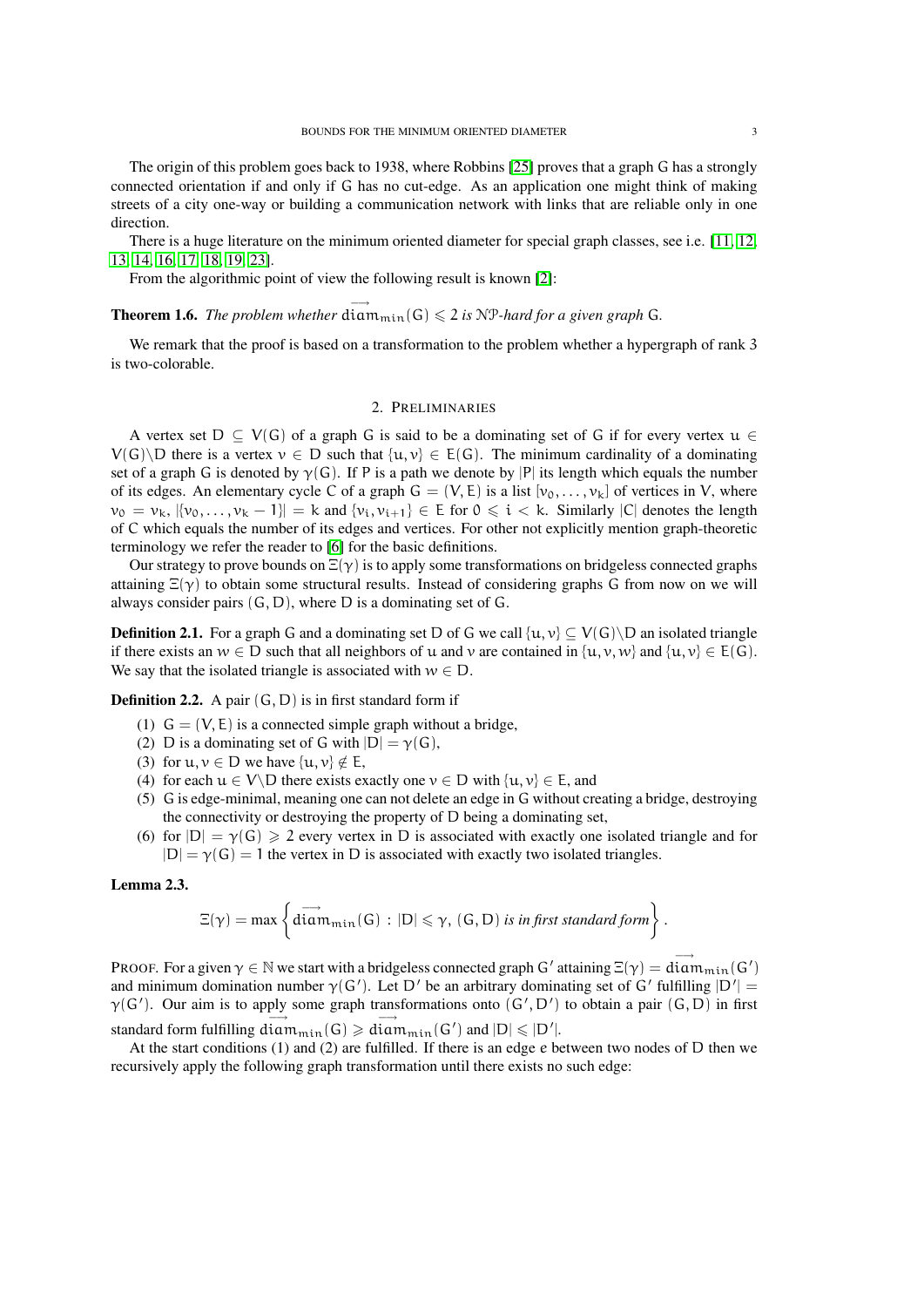

If there exists a node  $v \in V \backslash D$  with at least  $r \geq 2$  neighbors  $d_1, \ldots, d_r$  in D then we replace the edge  $(v, d_i)$   $i = 2, \ldots, r$  $i = 2, \ldots, r$  $i = 2, \ldots, r$  with a path of length 2. We iterate this until case (4) is fulfilled. In Figure 2 we have depicted the graph transformation for  $r = 2, 3$ .



<span id="page-3-0"></span>FIGURE 2. Graph transformation to fulfill condition (4) of Definition [2.2](#page-2-0)

So after a finite number of transformation we have constructed a pair  $(G, D)$  which fulfills conditions  $(1)$ ,  $(3)$ ,  $(4)$  of the first standard form where D is a dominating set of G and  $(G, D)$  also fulfills

$$
\gamma(G)\leqslant|D|\leqslant|D'|=\gamma(G')
$$

and

$$
\infty > \overrightarrow{\text{diam}_{\min}(G)} \geqslant \overrightarrow{\text{diam}_{\min}(G')}.
$$

To additionally fulfill condition (5) of the first standard form we only need to delete the controversial edges. If  $\gamma(G)$   $\langle |D| \le \gamma(G')$  we would have a contradiction to the minimality of  $\gamma(G')$ . Since adding isolated triangles to does not contradict with the other properties and also does not decrease the minimum oriented property we can assume that every vertex of D is associated with enough isolated triangles. For two vertices x and y in two different isolated triangles being associated with the same vertex  $w \in D$  we have  $d(x, y) \leq 4$  in every strongly connected orientation. Thus we can delete some isolated triangles to achieve the stated number of isolated triangles for every vertex in the dominating set D. Finally we have a pair  $(G, D)$  in first standard form.

So in order to prove bounds on  $\Xi(\gamma)$  we can restrict ourselves on pairs (G, D) in first standard form. Due to Theorem [1.2](#page-0-0) we can assume  $\gamma(G) = |D| \ge 2$  both for the proof of Theorem [1.3](#page-0-1) and also for Conjecture [1.4.](#page-0-2)

Corollary 2.4. *If* (G, D) *is a pair in first standard form then we have*

- (i) *for all*  $u, v \in D$  *the distance fulfills*  $d(u, v) \geq 3$  *and*
- (ii) *for all*  $u \in V(G) \setminus D$  *there exists exactly one*  $f(u) \in D$  *with*  $\{u, f(u)\} \in E(G)$ *.*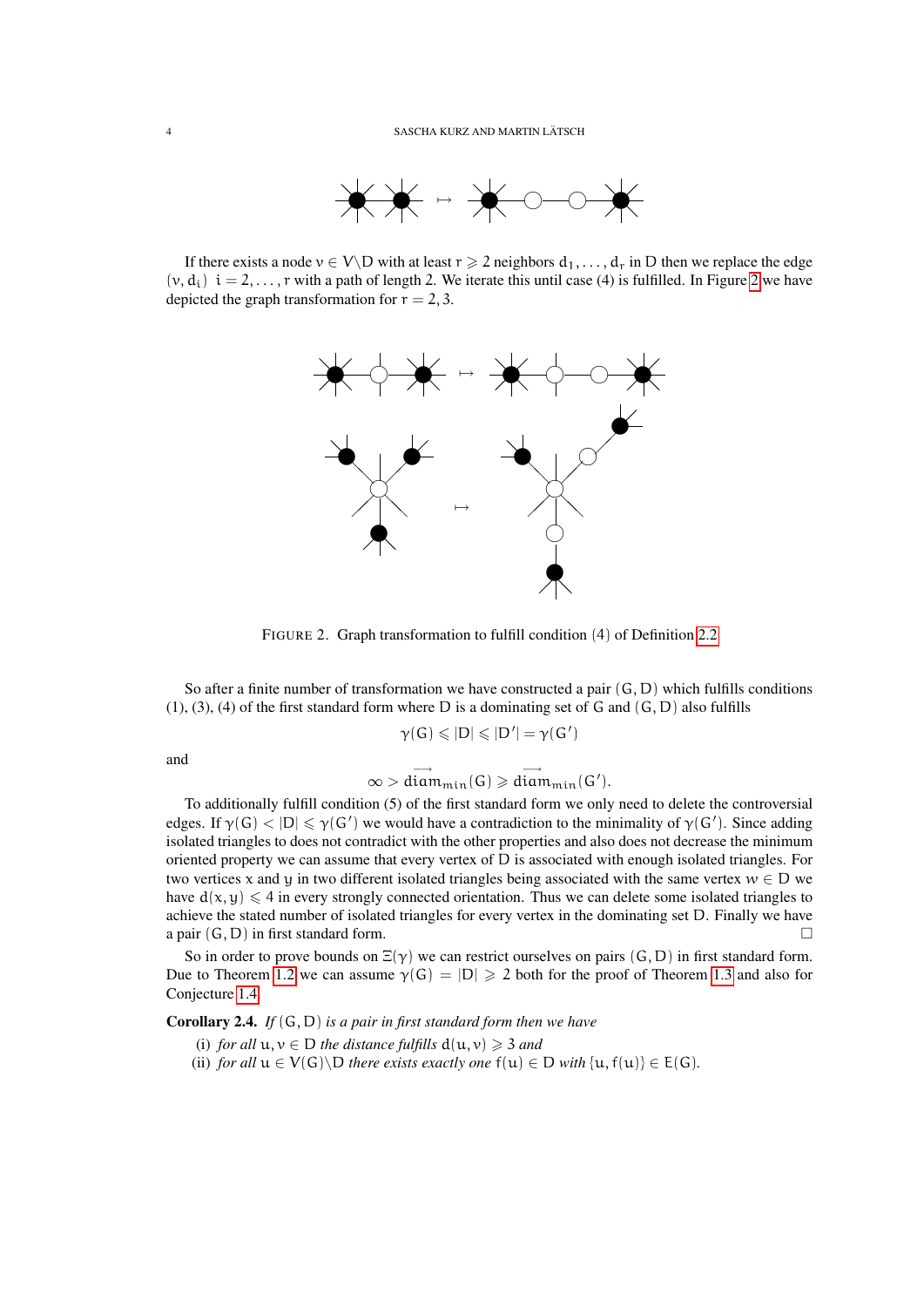Let G be a bridgeless connected undirected graph, D be a dominating set of G and H be a strongly connected orientation of G. By diam<sub>i</sub> $(H, D)$  we denote

$$
\max \left\{ d_H(u,v) : \left| \{u,v\} \cap (V(H) \backslash D) \right| = i \right\}.
$$

Clearly we have  $diam(H) = max \{ diam_0(H, D), diam_1(H, D), diam_2(H, D) \}$ . Now we refine a lemma from [\[7\]](#page-20-0):

<span id="page-4-1"></span>**Lemma 2.5.** Let G' and G be bridgeless connected graphs such that G is a subgraph of G' and D is *a dominating set of both* G' *and* G. Then for every strongly connected orientation H *of* G *there is an orientation* H' of G' such that

$$
diam(H') \leqslant max \Big\{ diam_0(H,D) + 4, diam_1(H,D) + 2, diam_2(H,D) \Big\}.
$$

PROOF. (We rephrase most of the proof from [\[7\]](#page-20-0).) We adopt the direction of the edges from H to H'. For the remaining edges we consider connected components Q of  $G'\V(G)$  and direct some edges having ends in Q as follows.

If Q consists of one vertex x then x is adjacent to at least one vertex u in D and to another vertex  $v \neq u$  (the graph G is bridgeless and D is a dominating set). If also v is an element of D then we direct one edge from x and the second edge towards x. Otherwise v is in  $V\backslash D$ . In this case we direct the edges  $[x, u]$  and  $[y, x]$  in the same direction as the edge  $[f(y), y]$ . If there are more edges incident with x (in both cases) we direct them arbitrarily. Then, we have assured the existence of vertices  $u', v' \in D$  such that  $d_{H'}(x, v') \leq 2$  and  $d_{H'}(u', x) \leq 2$ .

Suppose that there are at least two vertices in the connected component Q. Choose a spanning tree T in this component rooted in a vertex  $v$ . We orient edges of this tree as follows: If a vertex  $x$  of the tree has odd distance from  $v$ , then we orient all the tree edges adjacent to  $x$  from  $x$  outwards. Also, for every such vertex x we orient the edges between x and  $V(G)$  towards x if the distance from y on the tree is even, and towards  $V(G)$  otherwise, see Figure 1 in [\[7\]](#page-20-0). The rest of the edges in the connected component Q are oriented arbitrarily.

In such an orientation H', for every vertex  $x \in Q$  there are vertices  $u, v \in D$  such that  $d_{H'}(x, v) \leq 2$ and  $d_{H'}(u, x) \leq 2$ . Therefore, for every  $x, y \in V(G')$  the distance between x and y in H' is at most

$$
\max \Big\{ diam_0(H, D) + 4, diam_1(H, D) + 2, diam_2(H, D) \Big\}.
$$

 $\Box$ 

Due to the isolated triangles being associated with the vertices of the dominating set D, for every pair  $(G, D)$  in first standard form, there exists an orientation H of G such that

<span id="page-4-0"></span>
$$
\overrightarrow{\text{diam}}_{\text{min}}(G) = \text{diam}(H) = \max \Big\{ \text{diam}_0(H, D) + 4, \text{diam}_1(H, D) + 2, \text{diam}_2(H, D) \Big\}. \tag{1}
$$

If we say that H is an optimal or an minimal orientation of  $(G, D)$  we mean an orientation that fulfills Equation [1.](#page-4-0)

In [\[7\]](#page-20-0) the authors have described a nice construction to obtain such a subgraph G for a given bridgeless connected graph G' fulfilling  $|V(G)| \leq 5 \cdot \gamma(G') - 4$ :

For  $\gamma(G') = 1$  we may simply choose the single vertex in D as our subgraph D. Now we assume  $|D| = \gamma(G') \ge 2$ . Iteratively, we construct a tree  $\overline{T}_k$  for  $k = 1, ..., |D|$ . The tree  $\overline{T}_1$  is composed by one vertex  $x_1$  in D. To construct  $T_{k+1}$  from  $T_k$  we find a vertex  $x_{k+1}$  in  $D\setminus V(T_k)$  with minimum distance to  $T_k$ . The tree  $T_{k+1}$  is the union of  $T_k$  with a shortest path from  $x_{k+1}$  to  $T_k$ . Since D is a dominating set this path has length at most 3. We say that the edges of this path are *associated* with  $x_{k+1}$ . At the last step we obtain a dominating tree T with  $D \subseteq T$  and with  $|V(T)| \leq 2(|D|-1) + |D|$ .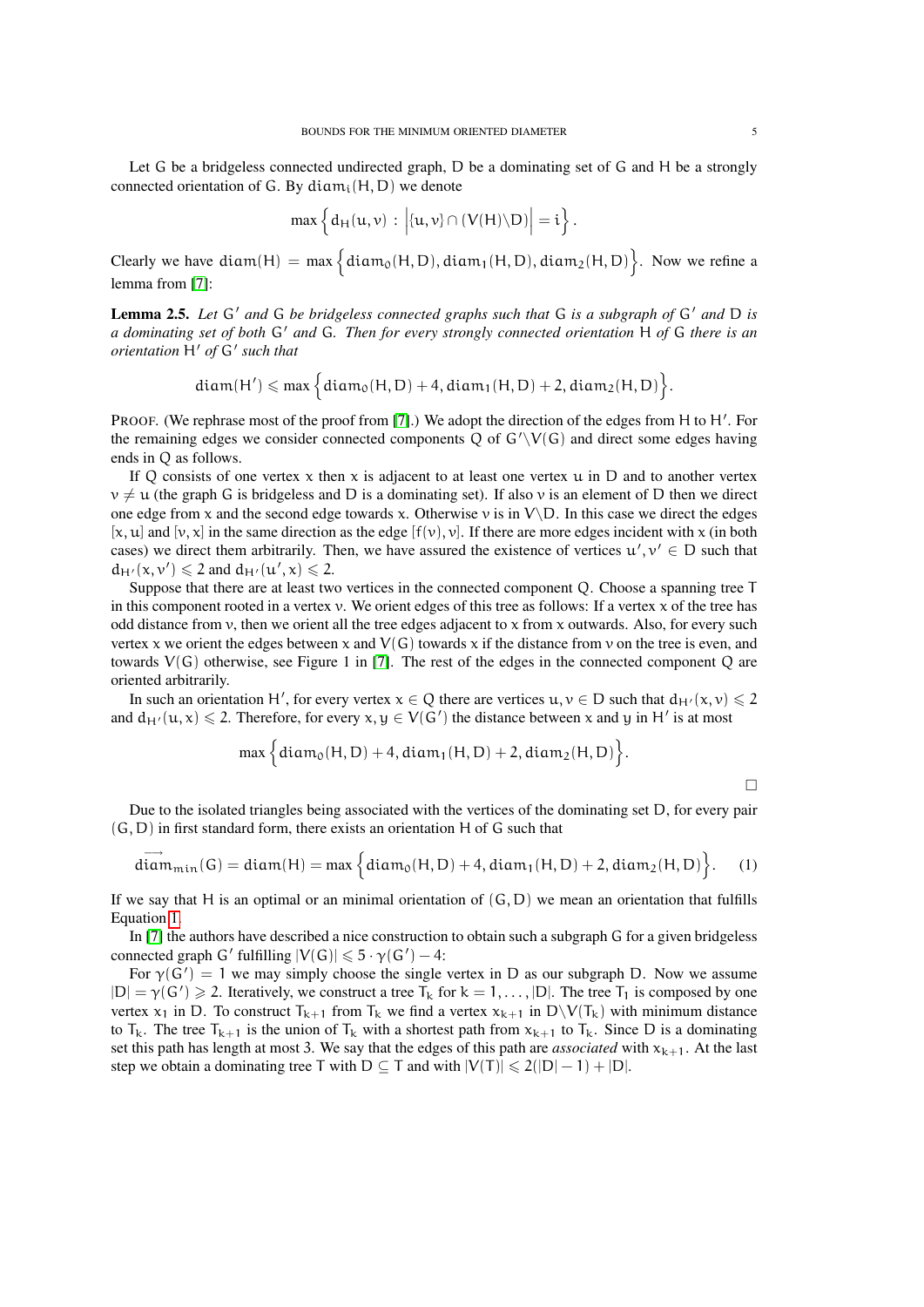In order to transform T in a bridgeless connected graph we construct a sequence of subgraphs  $G_k$  for  $k = 1, \ldots, |D|$ . We say that  $x_i \in D$  is *fixed* in  $G_k$  if no edge associated with  $x_i$  is a bridge in  $G_k$ . Notice that  $x_1$  is fixed in T because it does not have any associated edge.

We set  $G_1 = T$ . Assume we have constructed the subgraph  $G_k$ . If  $x_{k+1}$  is already fixed in  $G_k$  we set  $G_{k+1} = G_k$ . If  $x_{k+1}$  is not fixed in  $G_k$  we add a subgraph M to  $G_k$  to obtain  $G_{k+1}$ .

Let P<sub>k</sub> be the path added to T<sub>k</sub> to obtain T<sub>k+1</sub>. We only consider the case where P<sub>k</sub> has length three. The other cases cane be done similarly. Let us assume that  $P_k$  is given by  $P_k = (x_{k+1}, u, v, x_j)$  with  $u, v \notin D$ , and  $x_j \in D$ ,  $j \le k$ . Moreover let us denote the edges of  $P_k$  by e, e' and e''. If we remove all edges e, e', e'' of P<sub>k</sub> from T we obtain four subtrees  $T^1$ ,  $T^2$ ,  $T^3$  and  $T^4$  containing  $x_{k+1}$ ,  $u$ ,  $v$  and  $x_j$ , respectively.

Among all shortest path in G'\e connecting  $T^1$  with  $T^2 \cup T^3 \cup T^4$  we select P as one whose last vertex belongs to T<sup>i</sup> with i maximum. Among all shortest path in  $G' \backslash e''$  connecting T<sup>4</sup> with T<sup>1</sup> ∪ T<sup>2</sup> ∪ T<sup>3</sup> we select Q as one whose first vertex belongs to  $T^i$  with i minimum. Let R be any shortest path in  $G' \backslash e'$ connecting  $T^3 \cup T^4$  with  $T^1 \cup T^2$ .

Since G' is a bridgeless connected graph the paths P, Q, R exist. Since  $D \subseteq V(T)$  and the set D is a dominating set, the length of paths P, Q and R is at most 3. Moreover, if the length of P is three its end vertices belong to D. The same holds for the paths Q and R.

The definition of M is given according to the following cases. If the last vertex of P belongs to  $T^4$  we define M = P. If the last vertex of P belongs to  $T^3$  or it belongs to  $T^2$  and the first vertex of Q belongs to  $T^2$  we define  $M = P \cup Q$ . If none of the previous cases hold the first vertex of R belongs to  $T^2$  and the last one belongs to  $T^3$ . We define  $M = P \cup Q \cup R$ .

For the analysis that  $|V(G_{|D|})| \leq 5 \cdot \gamma(G') - 4$  we refer to [\[7\]](#page-20-0).

Since a shortest path does contain every vertex at most once, we can combine the above described construction of a subgraph with Lemma [2.5](#page-4-1) to obtain the bound  $\Xi(\gamma) \leq 5\gamma - 1$ .

## <span id="page-5-2"></span>Lemma 2.6.

$$
\Xi(1) = 4
$$
 and 
$$
\Xi(2) = 8.
$$

PROOF. At first we observe that the examples from Figure [1](#page-1-0) give  $\Xi(1) \geq 4$  and  $\Xi(2) \geq 8$ . For the other direction let  $(G, D)$  be a pair in first standard form attaining diam<sub>min</sub>(G) = Ξ(γ(G)). For  $\gamma = \gamma(G) = 1$  we have  $|D| = 1$ , choose the single vertex of D as a subgraph and apply Lemma [2.5.](#page-4-1) Going through the cases of the above described subgraph construction for  $\gamma = \gamma(G) = 2$  we obtain up to symmetry the two possibilities given in Figure [3.](#page-5-0) By H be denote the depicted corresponding orientation of the edges. Since in both cases we have  $\text{diam}_{0}(H, D) \leq 4$  and  $\text{diam}_{1}(H, D)$ ,  $\text{diam}_{2}(H, D) \leq 5$  we can apply Lemma [2.5](#page-4-1) to obtain the stated result.  $\Box$ 



<span id="page-5-0"></span>FIGURE 3. The two possible subgraphs for  $\gamma(G) = 2$ .

With Lemma [2.5](#page-4-1) in mind we would like to restrict our investigations on bridgeless connected subgraphs containing the dominating set.

<span id="page-5-1"></span>**Definition 2.7.** For a pair  $(G', D)$  in first standard form we call G a minimal subgraph of  $(G', D)$ , if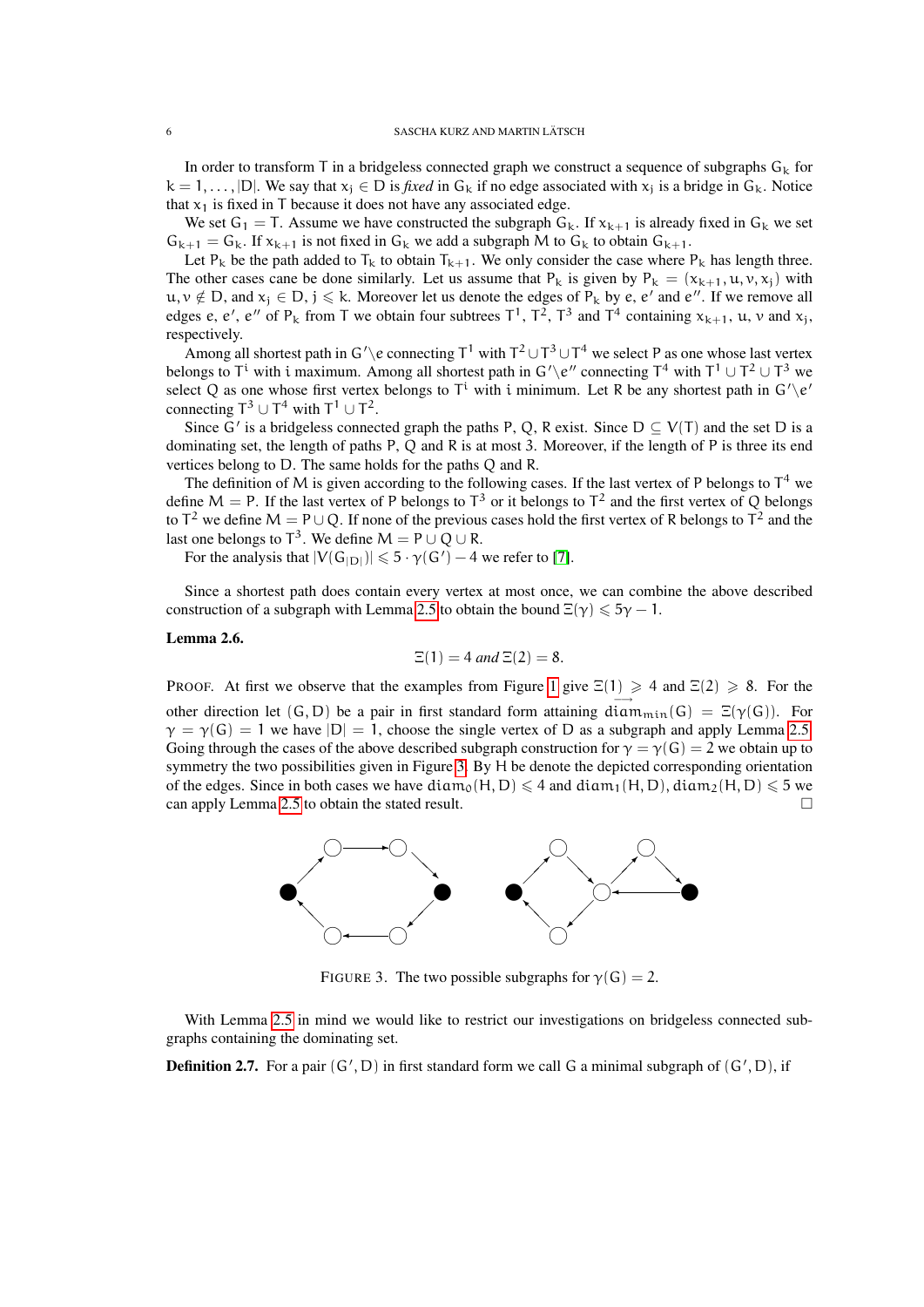- (1) G is a subgraph of  $G'$  containing the vertex set D,
- (2) G is bridgeless connected,
- (3) for every vertex  $v \in V(G) \backslash D$  we have  $\{v, f(v)\} \in E(G)$ , where  $f : V(G') \backslash D \rightarrow D$  is the function from the first standard form of  $(G', D)$ , and
- (4) G is vertex and edge-minimal with respect to properties (1), (2), and (3).

Corollary 2.8. If G is a minimal subgraph of  $(G', D)$  in first standard form, we have

- (1)  $|V(G)| \le 5 \cdot |D| 4$  *and*
- (2) *there exists no chord*  $\{u, v\} \in E(G)$ *, where*  $\{u, v\} \cap D = \emptyset$ *.*

**Definition 2.9.** Let G be a minimal subgraph of  $(G', D)$  in first standard form. We construct a graph  $\tilde{G}$ from G by adding isolated triangles at vertices of D such that  $(\tilde{G}, D)$  is in first standard form. We call  $\tilde{G}$  a minimal completion and we say that H is a minimal or an optimal orientation of  $G$ , if H is strongly connected and we have

$$
\overrightarrow{diam}_{min}(\tilde{G})\geqslant max\Big\{diam_{0}(H,D)+4,diam_{1}(H,D)+2,diam_{2}(H,D)\Big\}.
$$

By considering the isolated triangles being associated to the vertices of the dominating set D we can easily check, that every minimal subgraph G of a pair  $(G', D)$  in first standard form admits a minimal orientation H and that we have  $\dim_{\text{min}}(G') \leq \dim_{\text{min}}(\tilde{G})$ . If G does only fulfill conditions (1)-(3) of Definition [2.7](#page-5-1) then we may consider a minimal subgraph  $G''$  of  $(G', D)$ , which contains G as a subgraph. With this we can call on orientation H of G minimal or optimal if it is minimal or optimal for  $G^{\prime\prime}$ .

**Definition 2.10.** We call a pair  $(G', D)$  in first standard form critical, if  $\Xi(\gamma(G')) = \overrightarrow{\text{diam}_{min}}(G')$ .

**Definition 2.11.** We call a minimal subgraph  $G$  of  $(G', D)$  in first standard form critical if for a minimal orientation H of G we have

$$
\Xi(\gamma(G'))=\text{max}\Big\{diam_0(H,D)+4,diam_1(H,D)+2,diam_2(H,D)\Big\}.
$$

Together with Lemma [2.5](#page-4-1) we obtain:

# Lemma 2.12.

 $\Xi(\gamma)$  = max  $\left\{ \min \left\{ \max \{ \text{diam}_0(H, D) + 4, \text{diam}_1(H, D) + 2, \text{diam}_2(H, D) \right\} \right\}$ H *is strongly connected orientation of* G : G *is critical minimal*  $\mathit{subgraph\ of}$   $(G', D)$  *in first standard form with*  $|D| = \gamma$   $\}$ .

Sometimes it is useful to know some basic facts about strongly connected orientations of graphs.

- Lemma 2.13. (1) *If* H *is a strongly connected orientation of an undirected graph* G *and* C *is a directed cycle without repeated edges in* H*, then inverting of the edges of* C *yields another strongly connected orientation of* G*.*
	- (2) If H is a strongly connected orientation of an undirected graph  $G$  and  $P_1$  and  $P_2$  are two edgedisjoint directed paths from x to y, then inverting P<sub>2</sub> yields another strongly connected orienta*tion of* G*.*
	- (3) *If* H *is a strongly connected orientation of an undirected graph* G *then inverting all edges yields another strongly connected orientation with equal diameter.*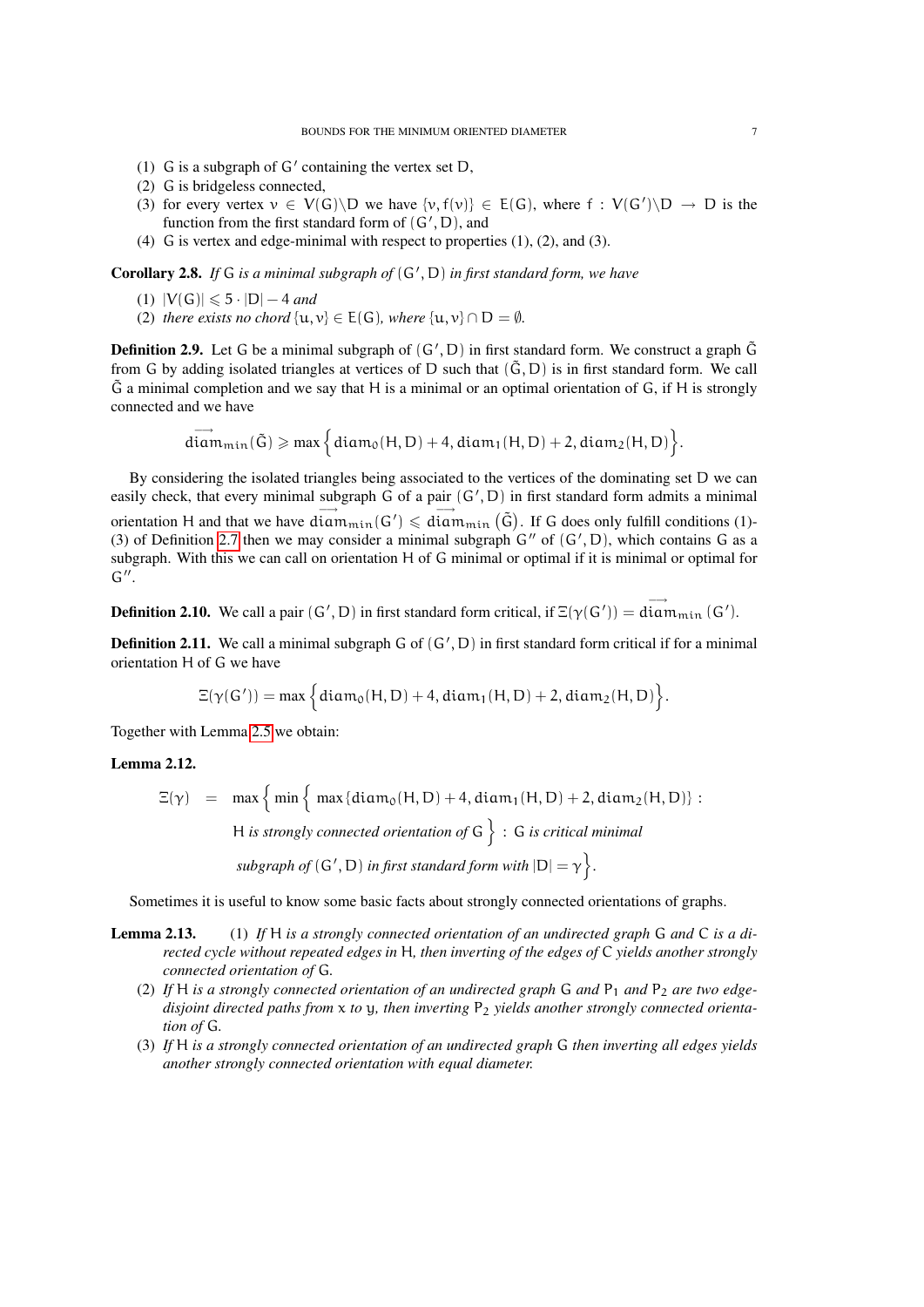#### 8 SASCHA KURZ AND MARTIN LÄTSCH

## 3. REDUCTIONS

<span id="page-7-2"></span>In this section we will propose some reductions for critical minimal subgraphs  $G$  of pairs  $(G', D)$  in first standard form, in order to provide some tools for an inductive proof of a better upper bound on  $\Xi(\gamma)$ .

<span id="page-7-0"></span>**Lemma 3.1.** Let G be a critical minimal subgraph of  $(G', D)$  in first standard form with  $\gamma = \gamma(G') =$  $|D|$  ≥ 3*. If* G *contains vertices*  $x, y$  ∈ D,  $l_1, l_2, r_1, r_2$  ∈  $V(G) \ D$ *, two edge disjoint paths*  $P_1$  =  $[x, l_1, r_1, y]$ ,  $P_2 = [x, l_2, r_2, y]$ , all neighbors of  $l_1, r_1$  are in  $\{x, l_1, r_1, y\}$ , and all neighbors of  $l_2, r_2$  are *in*  $\{x, l_2, r_2, y\}$ *, then we have*  $\Xi(\gamma) \leq \Xi(\gamma - 1) + 3$ *.* 

PROOF. Let  $\tilde{G}$  be the graph which arises from G by deleting  $l_1, l_2, r_1, r_2$  and identifying x with y. Now let  $\tilde{D} := D \setminus \{y\}$  and  $\tilde{H}$  be an arbitrary minimal orientation of  $\tilde{G}$ . Thus we have diam<sub>0</sub>  $(\tilde{H}, \tilde{D}) \le$  $\Xi(\gamma-1)+4$ , diam<sub>1</sub>  $(\tilde{H},\tilde{D})\leqslant \Xi(\gamma-1)+2$ , and diam<sub>2</sub>  $(\tilde{H},\tilde{D})\leqslant \Xi(\gamma-1)$ . We construct an orientation H of G by directing the two paths  $P_1$  and  $P_2$  in opposing directions, and by taking the directions from H . Now we analyze the distance  $d_H(u, v)$  in H for all pairs  $u, v \in V(G)$ . If both u and v are in  $\{l_1, l_2, r_1, r_2\}$ , then we have  $d_H(u, v) \leq 5 \leq \Xi(\gamma - 1) + 3$ . If none of u and v is in  $\{l_1, l_2, r_1, r_2\}$ , then we have  $d_H(u, v) \leq d_H(u, v) + 3$ . In the remaining case we have  $d_H(u, v) \leq d_H(u, v) + 5$ . Thus we have

$$
diam_2(H, D) \leqslant max \left\{ diam_2(\tilde{H}, \tilde{D}) + 3, diam_1(\tilde{H}, \tilde{D}) + 5, 5 \right\} \leqslant \Xi(\gamma - 1) + 3,
$$
  
\n
$$
diam_1(H, D) \leqslant max \left\{ diam_1(\tilde{H}, \tilde{D}) + 3, diam_0(\tilde{H}, \tilde{D}) + 5, 5 \right\} \leqslant \Xi(\gamma - 1) + 1, and
$$
  
\n
$$
diam_0(H, D) \leqslant diam_0(\tilde{H}, \tilde{D}) + 3 \leqslant \Xi(\gamma - 1) - 1,
$$

which yields  $\Xi(\gamma) \leq \Xi(\gamma - 1) + 3$ .

We remark that Lemma [3.1](#page-7-0) corresponds to a graph containing the left graph of Figure [3](#page-5-0) as an induced subgraph, where the vertices corresponding to the empty circles have no further neighbors in the whole graph.

<span id="page-7-1"></span>**Lemma 3.2.** Let G be a critical minimal subgraph of  $(G', D)$  in first standard form with  $\gamma = \gamma(G') =$  $|D|$  ≥ 3*. If* G *contains vertices* x, y, z ∈ D, *four edge disjoint paths*  $P_1 = [x, v_1, v_2, v_3, y]$ ,  $P_2$  =  $[y, v_4, v_5, v_6, z]$ ,  $P_3 = [x, u_1, u_2, y]$ ,  $P_4 = [y, u_3, u_4, z]$ , and all edges being adjacent to vertices in  $I := \{v_1, v_2, v_3, v_4, v_5, v_6, u_1, u_2, u_3, u_4\}$  *are contained in*  $P := P_1 \cup P_2 \cup P_3 \cup P_4$ *, then we have*  $\Xi(\gamma) \leqslant \Xi(\gamma - 2) + 7.$ 

PROOF. At first we want to determine some structure information on the vertices  $v_i$ ,  $u_i$  and the adjacent edges. We have  $f(v_1) = f(u_1) = x$ ,  $f(v_3) = f(v_4) = f(u_2) = f(u_3) = y$ , and  $f(v_6) = f(u_4) = z$ . Since all edges being adjacent to vertices in I are contained in P we have  $f(v_2)$ ,  $f(v_5) \in \{x, y, z\}$ . Some vertices may have several labels. By  $v_i \sim$  we denote the set of labels which correspond to the same vertex as  $v_i$ . Similarly we define  $u_i \sim$ .

Let us at first assume  $|I| = 10$ , meaning, that each vertex has a unique label. In this case we may consider the edge  $\{v_2, f(v_2)\}\$  which is not contained in P to see that G would not be a minimal subgraph of  $(G', D)$  in first standard form.

Due to the 14 pairwise different edges of P and the information on the values of f we have

- (a)  $v_1 \sim \subseteq \{v_1, v_5\}, v_3 \sim \subseteq \{v_3, v_5\}, v_4 \sim \subseteq \{v_2, v_4\}, v_6 \sim \subseteq \{v_2, v_6\},$
- (b)  $u_1 \sim \subseteq \{u_1, v_2, v_5\}, u_2 \sim \subseteq \{u_2, v_2, v_5\}, u_3 \sim \subseteq \{u_3, v_2, v_5\}, u_4 \sim \subseteq \{u_4, v_2, v_5\},\$
- (c)  $v_2 \sim \subseteq \{v_2, v_4, v_5, v_6, u_1, u_2, u_3, u_4\}, v_5 \sim \subseteq \{v_1, v_2, v_3, v_5, u_1, u_2, u_3, u_4\}.$

Next we assume  $|I| = 9$  which means that exactly one vertex in I has two different labels and all other vertices have unique labels.

- (1) If  $v_1 = v_5$  then  $v_2$ ,  $v_3$ , and  $v_4$  could be deleted.
- (2) If  $v_3 = v_5$  then  $v_4$  could be deleted.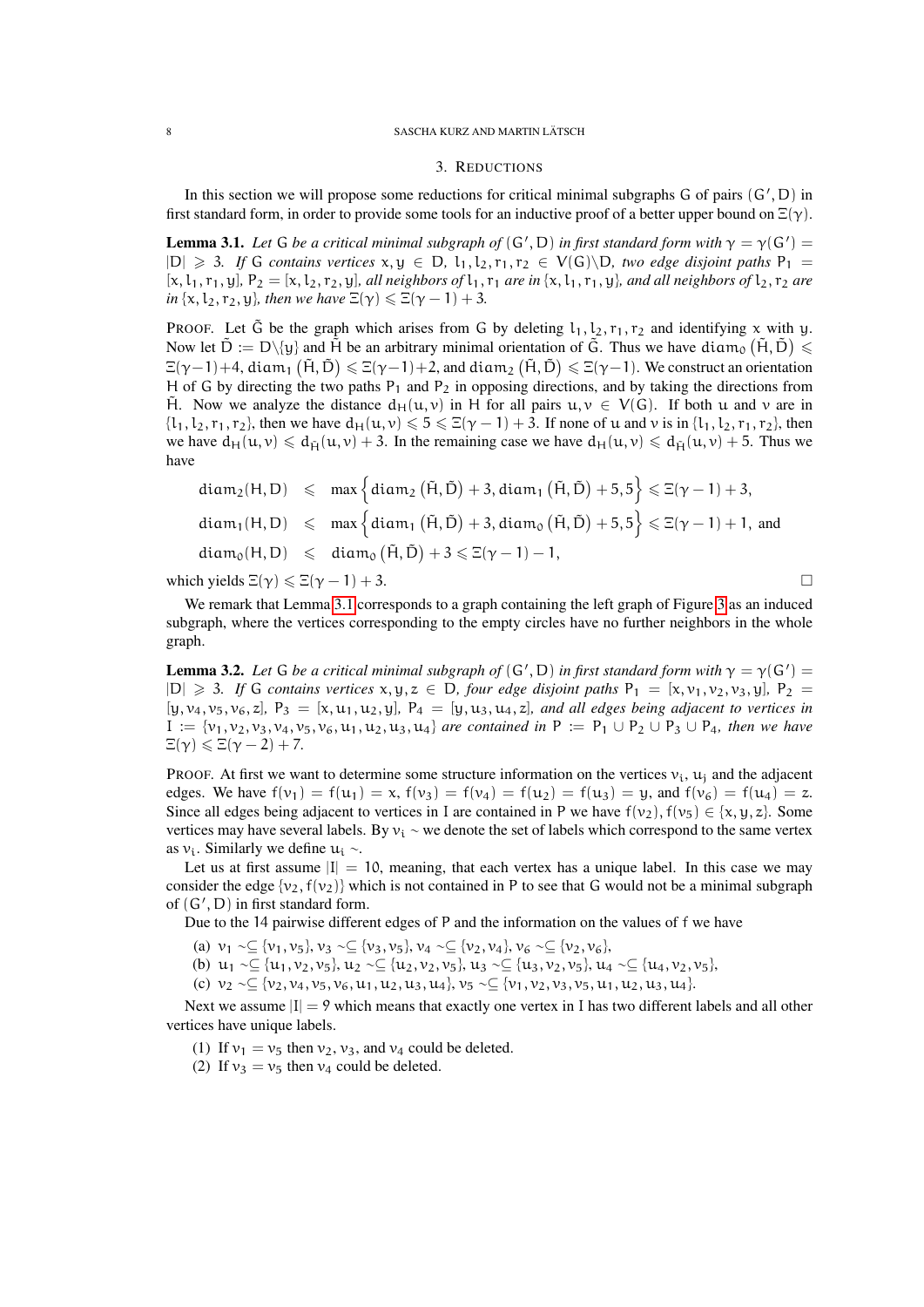- (3) If  $u_1 = v_2$  then by considering the edge  $\{v_5, f(v_5)\}\notin P$  we could conclude that either  $v_4$  or  $v_6$ could be deleted.
- (4) If  $u_1 = v_5$  then  $u_2$  could be deleted.
- (5) If  $u_2 = v_2$  then by considering the edge  $\{v_5, f(v_5)\}\notin P$  we could conclude that either  $v_4$  or  $v_6$ could be deleted.
- (6) If  $u_2 = v_5$  then  $v_4$  could be deleted.
- (7) If  $v_2 = v_5$  then  $v_3$  and  $v_4$  could be deleted.

Thus the vertices  $v_1$ ,  $v_3$ ,  $u_1$ ,  $u_2$  are unique. Using symmetry we conclude that also the vertices  $v_4$ ,  $v_6$ ,  $u_3$ , and  $u_4$  are unique. Since we have also dealt with the only left possibility  $v_2 = v_5$  we can conclude  $|I| \leq 8.$ 

We proceed similar as in the proof of Lemma [3.1](#page-7-0) and let  $\tilde{G}$  be the graph arising from G by deleting the vertices  $u_i$ ,  $v_i$ , y and by identifying x and z. Obviously  $\tilde{G}$  is bridgeless connected. Now let  $\tilde{D}$  := D\{y, z} and H be an arbitrary minimal orientation of  $\tilde{G}$ . Thus we have diam<sub>0</sub>  $(\tilde{H}, \tilde{D}) \leq \Xi(\gamma - 2) - 4$ ,  $\text{diam}_1 \left( \tilde{H}, \tilde{D} \right) \leqslant \Xi(\gamma-2)-2$ , and  $\text{diam}_2 \left( \tilde{H}, \tilde{D} \right) \leqslant \Xi(\gamma-2).$ 

We construct an orientation H of G by directing the two pairs of paths  $(P_1, P_3)$ ,  $(P_2, P_4)$  in opposing directions such that the arcs [v<sub>3</sub>, y], [y, v<sub>4</sub>] are directed different, by taking the directions from H and by directing remaining edges arbitrarily.

Now we analyze the distance  $d_H(u, v)$  in H for all pairs  $u, v \in V(G)$ . Due to  $d_H(x, z)$ ,  $d_H(z, x) \le 7$ ,  $d_H(y, x)$ ,  $d_H(y, z)$ ,  $d_H(x, y)$ ,  $d_H(z, y) \le 4$  we have  $d_H(u, v) \le d_H(u, v) + 7$  for  $u, v \notin I$ . Now we consider  $d_H(u, v)$  for  $u, v \in I \cup \{x, y, z\}$ . Due to  $L := |I \cup \{x, y, z\}| \leq 11$  we clearly have  $d_H(u, v) \leq 10$ . We assume  $L = 11$  since otherwise we would have  $d_H(u, v) \le 9$ . Now we have a closer look at the directed cycle C :=  $P_1 \circ P_4 \circ P_2 \circ P_3$  of length 14 consisting of 11 vertices. It is not possible to visit all 11 vertices going along edges of the cycle C without visiting a vertex twice. Thus we have  $d_H(u, v) \leq 9$ for  $u, v \in I \cup \{x, y, z\}$ . Summarizing our results gives

$$
\begin{array}{lcl} \text{diam}_{2}(H,D) & \leqslant & \text{max}\left\{\text{diam}_{2}\left(\tilde{H},\tilde{D}\right)+7,\text{diam}_{1}\left(\tilde{H},\tilde{D}\right)+9,9\right\} \leqslant \Xi(\gamma-2)+7, \\[2mm] \text{diam}_{1}(H,D) & \leqslant & \text{max}\left\{\text{diam}_{1}\left(\tilde{H},\tilde{D}\right)+7,\text{diam}_{0}\left(\tilde{H},\tilde{D}\right)+9,9\right\} \leqslant \Xi(\gamma-2)+5, \text{ and} \\[2mm] \text{diam}_{0}(H,D) & \leqslant & \text{diam}_{0}\left(\tilde{H},\tilde{D}\right)+7 \leqslant \Xi(\gamma-2)+3, \end{array}
$$

which yields  $\Xi(\gamma) \leq \Xi(\gamma - 2) + 7$ .

We remark that Lemma [3.2](#page-7-1) corresponds to a graph containing the right graph of Figure [3](#page-5-0) two times as an induced subgraph for  $x, y, z \in D$  corresponding to the black circle, where the vertices corresponding to the empty circles have no further neighbors in the whole graph.

<span id="page-8-0"></span>**Lemma 3.3.** Let G be a critical minimal subgraph of  $(G', D)$  in first standard form with  $\gamma = \gamma(G') =$ |D| > 3 *and* x *a vertex contained in the dominating set* D*. If removing* x *produces at least three connectivity components*  $C_1$ *,*  $C_2$ *,*  $C_3$ *, ..., then we have* 

$$
\Xi(\gamma) \leqslant \text{max} \, \Big\{ \Xi(\gamma - i) + \Xi(i) - 4 \, : \, 1 \leqslant i \leqslant \gamma - 1 \Big\}.
$$

PROOF. Let  $\tilde{C}_i$  be the induced subgraphs of  $V(C_i) \cup \{x\}$  in G. We set  $D_i = \{x\} \cup (V(C_i) \cap D)$  and  $\gamma_i :=$  $|D_i| - 1$  so that we have  $1 + \sum_i \gamma_i = \gamma$ . Since G is a minimal subgraph we have  $\gamma_i \ge 1$  for all i. Now we choose arbitrary minimal orientations  $\tilde{H}_i$  of the  $\tilde{C}_i$ . Thus we have diam<sub>0</sub>  $(\tilde{H}_i, D_i) \leq \Xi(\gamma_i + 1) - 4$ , diam<sub>1</sub>  $(\tilde{H}_i, D_i) \leq \Xi(\gamma_i + 1) - 2$ , and diam<sub>2</sub>  $(\tilde{H}_i, D_i) \leq \Xi(\gamma_i + 1)$  for all i. Since  $\tilde{C}_i$  and  $\tilde{C}_j$  are edge-disjoint for  $i \neq j$  we can construct an orientation H of G by taking the directions of the  $\tilde{H}_i$ . Now we analyze the distance  $d_H(u, v)$  in H for all pairs  $u, v \in V(G)$ . If u and v are contained in the same component  $\tilde{C}_i$  we have  $d_H(u, v) = d_{\tilde{H}_i}(u, v)$ . If u is contained in  $\tilde{C}_i$  and v is contained in  $\tilde{C}_j$ , then we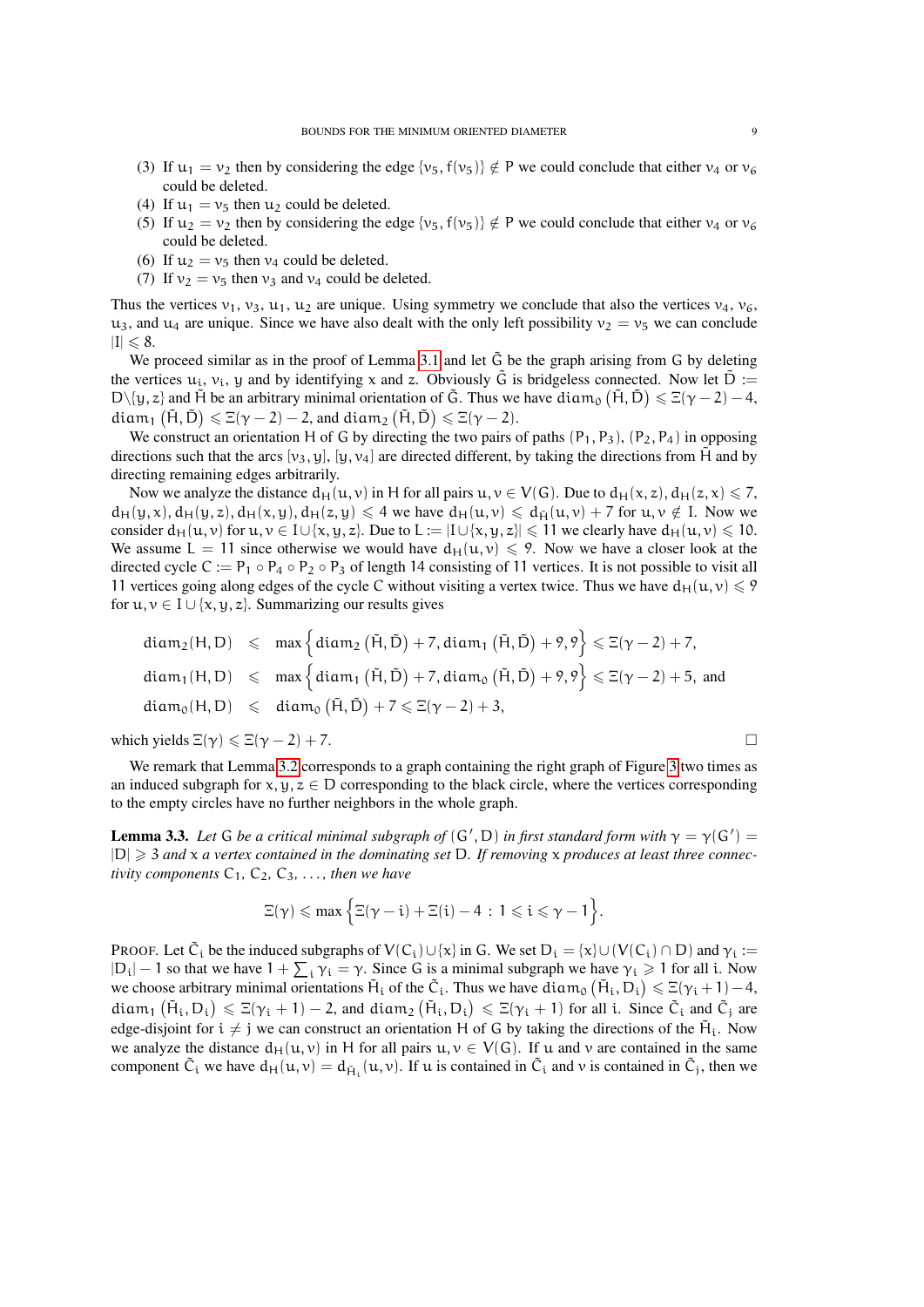have  $d_H(u, v) \le d_{\tilde{H}_1}(u, x) + d_{\tilde{H}_1}(x, v)$ . Thus we have

$$
\begin{array}{lcl} \text{diam}_2(H, D) & \leqslant & \text{max}\left\{\text{diam}_2\left(\tilde{H}_i, D_i\right), \text{diam}_1\left(\tilde{H}_i, D_i\right) + \text{diam}_1\left(\tilde{H}_j, D_j\right) \, : \, i \neq j\right\} \\ \\ & \leqslant & \text{max}\left\{\Xi(\gamma_i+1), \Xi(\gamma_i+1) + \Xi(\gamma_j+1) - 4 \, : \, i \neq j\right\} \\ \\ \text{diam}_1(H, D) & \leqslant & \text{max}\left\{\text{diam}_1\left(\tilde{H}_i, D_i\right), \text{diam}_1\left(\tilde{H}_i, D_i\right) + \text{diam}_0\left(\tilde{H}_j, D_j\right) \, : \, i \neq j\right\} \\ \\ & \leqslant & \text{max}\left\{\Xi(\gamma_i+1)-2, \Xi(\gamma_i+1)+\Xi(\gamma_j+1)-6 \, : \, i \neq j\right\}, \, \text{and} \\ \\ \text{diam}_0(H, D) & \leqslant & \text{max}\left\{\text{diam}_0\left(\tilde{H}_i, D_i\right) + \text{diam}_0\left(\tilde{H}_j, D_j\right) \, : \, i \neq j\right\} \\ \\ & \leqslant & \text{max}\left\{\Xi(\gamma_i+1)+\Xi(\gamma_j+1)-8 \, : \, i \neq j\right\}. \end{array}
$$

Since we have at least three connectivity components it holds  $\gamma_i + \gamma_j \leq \gamma - 2$  for all  $i \neq j$ . Using this and  $\Xi(n-1) \le \Xi(n)$  we conclude  $\Xi(\gamma) \le \max \{ \Xi(\gamma - i) + \Xi(i) - 4 : 1 \le i \le \gamma - 1 \}$  $\Box$ 

<span id="page-9-0"></span>**Lemma 3.4.** Let G be a critical minimal subgraph of  $(G', D)$  in first standard form with  $\gamma = \gamma(G') =$ |D| > 3 *and* x *a vertex not contained in the dominating set* D*. If removing* x *produces at least three connectivity components*  $C_1$ ,  $C_2$ ,  $C_3$ , ..., then we have

$$
\Xi(\gamma) \leqslant \max \Big\{ \Xi(i) + \Xi(\gamma + 1 - i) - 7, \Xi(i-1) + \Xi(\gamma + 1 - i) - 4 \, : \, 2 \leqslant i \leqslant \gamma - 1 \Big\}.
$$

PROOF. W.l.o.g. let  $f(x)$  be contained in  $C_1$ . Let  $\tilde{C}_1$  be the induced subgraph of  $V(C_1) \cup \{x\}$  in G and  $D_1 = D \cap V(C_1)$ . For  $i \ge 2$  let  $\tilde{C}_i$  be the induced subgraph of  $V(C_i) \cup \{x\}$  in G with additional vertices  $y_i$ ,  $z_i$ , additional edges  $\{x, y_i\}$ ,  $\{x, z_i\}$ ,  $\{y_i, z_i\}$ , and  $D_i = (V(C_i) \cap D) \cup \{z_i\}$ . We set  $\gamma_1 = |D_1| \geq 1$ and  $\gamma_i = |D_i| - 1 \ge 1$  for  $i \ge 2$  so that we have  $\sum_i \gamma_i = \gamma$ . By  $\tilde{H}_i$  we denote an optimal orientation of C<sub>i</sub>. W.l.o.g. we assume that in  $H_1$  the edge  $\{f(x), x\}$  is directed from  $f(x)$  to x and that for  $i \ge 2$ in  $\tilde{H}_i$  the edges  $\{x, y_i\}$ ,  $\{x, z_i\}$ ,  $\{y_i, z_i\}$  are directed from x to  $y_i$ , from  $y_i$  to  $z_i$  and from  $z_i$  to x. Due to the minimality of the orientations  $\tilde{H}_i$  we have  $diam_0(\tilde{H}_1, D_1) \leq \Xi(\gamma_1) - 4$ ,  $diam_1(\tilde{H}_1, D_1) \leq$  $\Xi(\gamma_1) - 2$ , diam<sub>2</sub>  $(\tilde{H}_1, D_1) \leq \Xi(\gamma_1)$ , and for  $i \geq 2$  we have diam<sub>0</sub>  $(\tilde{H}_i, D_i) \leq \Xi(\gamma_i + 1) - 4$ ,  $\text{diam}_1 (\tilde{H}_i, D_i) \leqslant \Xi(\gamma_i + 1) - 2$ ,  $\text{diam}_2 (\tilde{H}_i, D_i) \leqslant \Xi(\gamma_i + 1)$ .

We construct an orientation H of G by taking the directions of the common edges with the  $\tilde{H}_i$ . Now we analyze the distance  $d_H(u, v)$  in H for all pairs  $u, v \in V(G)$ . We only have to consider the cases where u and v are in different connectivity components. Let us first assume  $u \in \tilde{C}_i$ ,  $v \in \tilde{C}_j$  with  $i, j \geq 2$ . We have

$$
d_H(u,v)\leqslant d_{\tilde{H}_i}(u,x)+d_{\tilde{H}_j}(x,v)\leqslant d_{\tilde{H}_i}(u,z_i)-2+d_{\tilde{H}_j}(z_j,\nu)-1,
$$

since every directed path from a vertex  $u \in V(G)$  to  $z_i$  in  $\tilde{H}_i$  uses the arcs  $[x, y_i]$ ,  $[y_i, z_i]$ , and every directed path from  $z_j$  to a vertex  $v \in V(G)$  in  $\tilde{H}_j$  uses the arc  $[z_j, x]$ . Now let u be in  $\tilde{C}_1$  and v be in  $\tilde{C}_i$ with  $i \ge 2$ . Since the edge  $\{f(x), x\}$  is directed from  $f(x)$  to x, both in H and in  $\tilde{H}_1$ , we can conclude

$$
d_H(u,v)\leqslant d_{\tilde{H}_1}(u,x)+d_{\tilde{H}_1}(x,v)\leqslant d_{\tilde{H}_1}(u,f(x))+1+d_{\tilde{H}_1}(z_i,\nu)-1.
$$

If  $u \in \tilde{C}_i$  with  $i \geqslant 2$  and  $v \in \tilde{C}_1$ , then we similarly conclude

$$
d_H(u,v)\leqslant d_{\tilde{H}_\mathfrak{i}}(u,x)+d_{\tilde{H}_1}(x,v)\leqslant d_{\tilde{H}_\mathfrak{i}}(u,z_\mathfrak{i})-2+d_{\tilde{H}_1}(x,v).
$$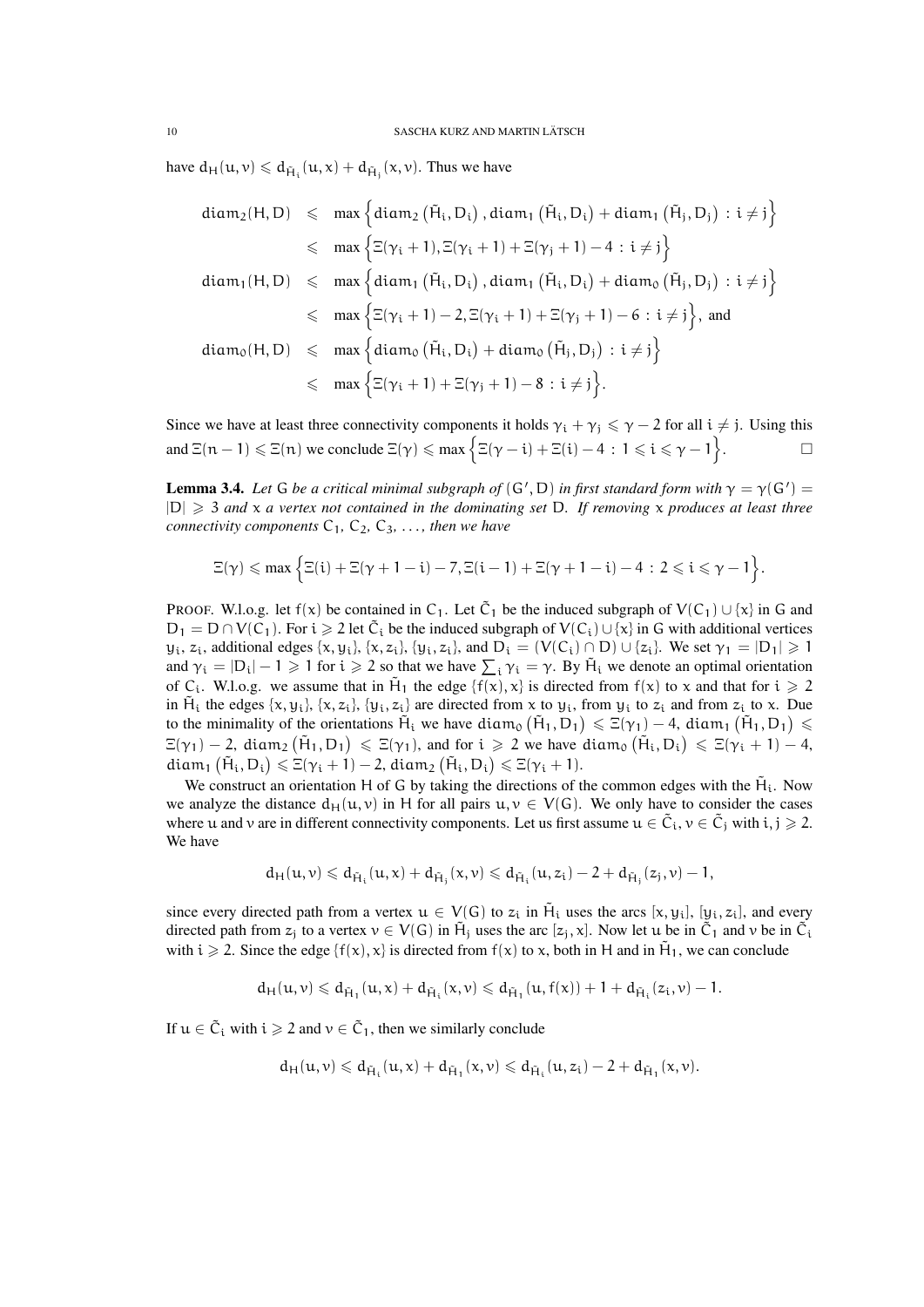Thus using 
$$
\Xi(i-1) \leq \Xi(i)
$$
 for  $i \in \mathbb{N}$  and  $\gamma_i + \gamma_j \leq \gamma - 1$  for all  $i \neq j$  in total we have  
\n
$$
diam_2(H, D) \leqslant max \left\{ diam_2(\tilde{H}_1, D_1), diam_2(\tilde{H}_i, D_i), diam_1(\tilde{H}_i, D_i) + diam_1(\tilde{H}_j, D_j) - 3, diam_1(\tilde{H}_1, D_1) + diam_1(\tilde{H}_i, D_i), diam_2(\tilde{H}_1, D_1) + diam_1(\tilde{H}_i, D_i) - 2 \right\}
$$
\n
$$
\leqslant max \left\{ \Xi(\gamma - 1), \Xi(\gamma_i + 1) + \Xi(\gamma_j + 1) - 7, \Xi(\gamma_1) + \Xi(\gamma_i + 1) - 4 : 2 \leqslant i \leqslant \gamma \right\}
$$
\n
$$
\leqslant max \left\{ \Xi(i) + \Xi(\gamma + 1 - i) - 7, \Xi(i - 1) + \Xi(\gamma + 1 - i) - 4 : 2 \leqslant i \leqslant \gamma - 1 \right\}
$$
\n
$$
diam_1(H, D) \leqslant max \left\{ diam_1(\tilde{H}_1, D_1), diam_1(\tilde{H}_i, D_i), diam_0(\tilde{H}_i, D_i) + diam_1(\tilde{H}_i, D_i) \right\}
$$
\n
$$
diam_2(\tilde{H}_1, D_1) + diam_2(\tilde{H}_i, D_i) - 2, diam_1(\tilde{H}_1, D_1) + diam_2(\tilde{H}_i, D_i) - 2 \right\}
$$
\n
$$
\leqslant max \left\{ \Xi(\gamma - 1) - 2, \Xi(\gamma_i + 1) + \Xi(\gamma_i + 1) - 9, \Xi(\gamma_1) + \Xi(\gamma_i + 1) - 6 : 2 \leqslant i \leqslant \gamma \right\}
$$
\n
$$
\leqslant max \left\{ \Xi(i) + \Xi(\gamma + 1 - i) - 9, \Xi(i - 1) + \Xi(\gamma + 1 - i) - 6 : 2 \leqslant \gamma - 1 \right\}
$$
\n
$$
diam_0(H, D) \leqslant max \left\{ diam_0(\
$$

Now we are ready to determine the next exact value of  $\Xi(\gamma)$ :

### <span id="page-10-0"></span>Lemma 3.5.

$$
\Xi(3)=11.
$$

PROOF. The last example from Figure [1](#page-1-0) gives  $\Xi(3) \geq 11$ . Going through the cases of the subgraph construction being described in front of Lemma [2.6](#page-5-2) we are able to explicitly construct a finite list of possible subgraphs for  $\gamma = 3$ . This fall differentiation is a bit laborious but not difficult. We can assume that these graphs G are minimal subgraphs of a suitable pair  $(G', D)$  in first standard form. During our construction we can drop all graphs which are not minimal, e. g. graphs containing a chord where no end vertex lies in the dominating set D. Doing this we obtain a list of 24 non-isomorphic minimal subgraphs. In Figure [4](#page-11-0) we give suitable orientations for the cases, where we can not apply Lemma [3.1,](#page-7-0) Lemma [3.2,](#page-7-1) or Lemma [3.4.](#page-9-0)

Going over the proofs of the previous lemmas again, we can conclude some further, in some sense weaker, reduction results. Similarly as in Lemma [3.2](#page-7-1) we can prove:

<span id="page-10-1"></span>**Lemma 3.6.** Let G be a critical minimal subgraph of  $(G', D)$  in first standard form with  $\gamma = \gamma(G') =$  $|D| \ge 3$ *. If* G *contains vertices*  $x, y, \in D$ *, two edge disjoint paths*  $P_1 = [x, u_1, u_2, u_3, y]$ ,  $P_2 =$  $[x, v_1, v_2, y]$ *, and all edges being adjacent to vertices in*  $I := {u_1, u_2, u_3, v_1, v_2}$  *are contained in*  $P_1 \cup P_2$ *, then we have*  $\Xi(\gamma) \leq \Xi(\gamma - 1) + 4$ .

<span id="page-10-2"></span>**Lemma 3.7.** Let G be a critical minimal subgraph of  $(G', D)$  in first standard form with  $\gamma = \gamma(G') =$  $|D| \geq 3$  *and* x *a vertex contained in the dominating set* D. If *removing* x *produces two connectivity*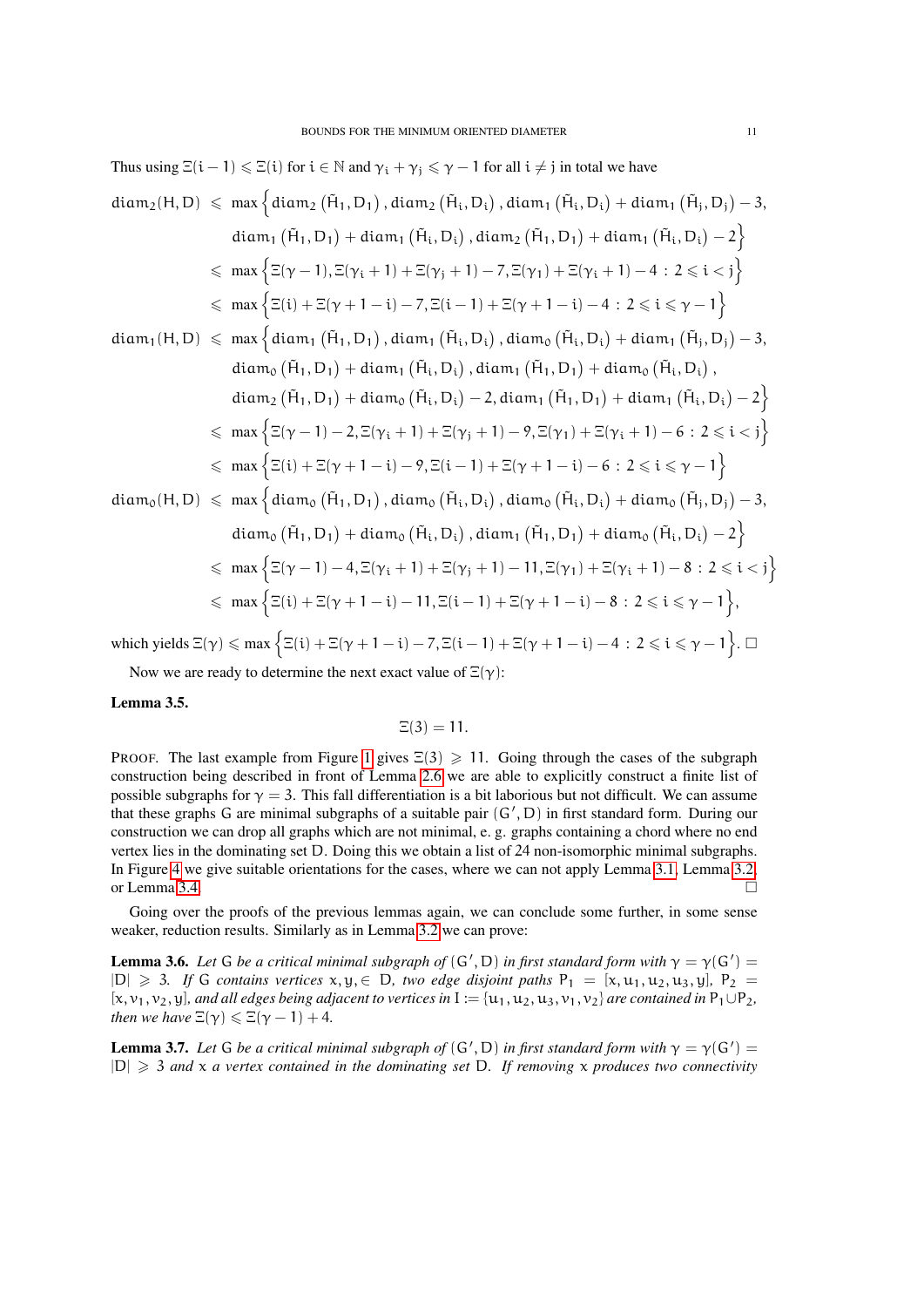

<span id="page-11-0"></span>FIGURE 4. The orientations for the proof of Lemma [3.5.](#page-10-0)

*components*  $C_1$  *and*  $C_2$  *then we have* 

$$
\Xi(\gamma) \leqslant \text{max} \, \Big\{ \Xi(\gamma+1-i) + \Xi(i) - 4 \, : \, 2 \leqslant i \leqslant \gamma - 1 \Big\}.
$$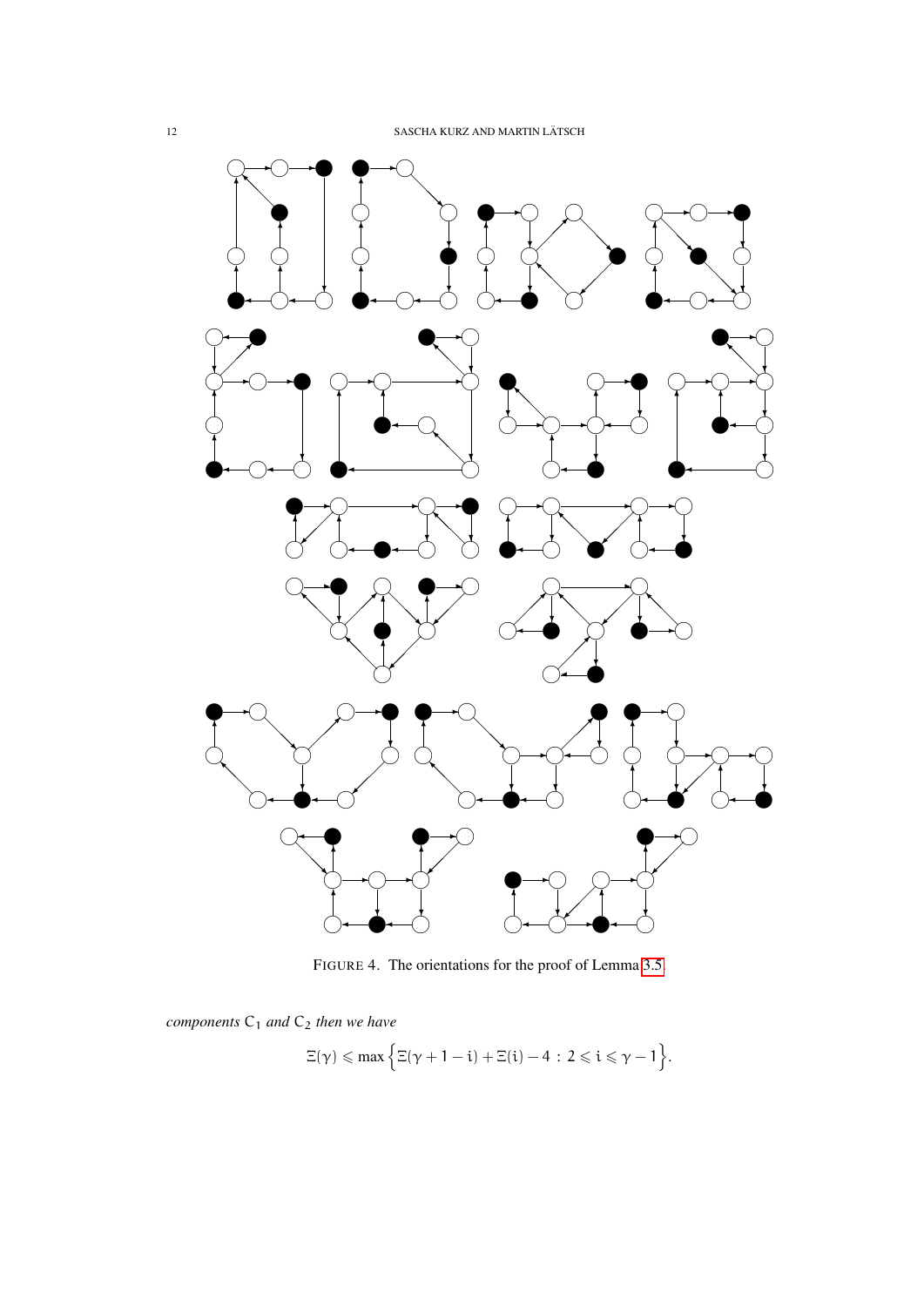PROOF. We can rephrase most of the proof of Lemma [3.3.](#page-8-0) Our estimations on diam<sub>i</sub>(H, D) remain valid. Since we only have two connectivity components we do not have  $\gamma_i + \gamma_j \leq \gamma - 2$  for  $i \neq j$ . Instead we have  $\gamma_1 + \gamma_2 = \gamma - 1$  and  $\gamma_1, \gamma_2 \le \gamma - 2$ . Combining this with  $\Xi(n-1) \le \Xi(n)$  we obtain the stated upper bound.

<span id="page-12-0"></span>**Lemma 3.8.** Let G be a critical minimal subgraph of  $(G', D)$  in first standard form with  $\gamma = \gamma(G') =$ |D| > 3 *and* x *a vertex not contained in the dominating set* D*. If removing* x *produces at least two connectivity components*  $C_1$ ,  $C_2$  *where*  $f(x) \in C_1$  *and*  $|V(C_1) \cap D| \ge 2$  *then we have* 

$$
\Xi(\gamma) \leqslant \text{max} \left\{ \Xi(i) + \Xi(\gamma + 1 - i) - 4 \, : \, 2 \leqslant i \leqslant \gamma - 1 \right\}.
$$

PROOF. We can rephrase most of the proof of Lemma [3.4.](#page-9-0) Using  $\Xi(i-1) \leq \Xi(i)$  for all  $i \in \mathbb{N}$  and the fact that we have exactly two connectivity components  $C_1$  and  $C_2$  yields

$$
\begin{aligned} &\text{diam}_2(H, D) \leqslant \text{max}\left\{\Xi(\gamma-1), \Xi(\gamma_1) + \Xi(\gamma_2+1)-4\right\} \\ &\text{diam}_1(H, D) \leqslant \text{max}\left\{\Xi(\gamma-1)-2, \Xi(\gamma_1) + \Xi(\gamma_2+1)-6\right\} \\ &\text{diam}_0(H, D) \leqslant \text{max}\left\{\Xi(\gamma-1)-4, \Xi(\gamma_1) + \Xi(\gamma_2+1)-8\right\} . \end{aligned}
$$

Due to  $\Xi(i-1) \le \Xi(i)$ ,  $2 \le y_1 \le \gamma - 1$ , and  $1 \le \gamma_2 \le \gamma - 1$  we have

$$
\Xi(\gamma) \leqslant \max \Big\{ \Xi(i) + \Xi(\gamma + 1 - i) - 4 \, : \, 2 \leqslant i \leqslant \gamma - 1 \Big\}.
$$

$$
\Box
$$

We would like to remark that Lemmas [3.1,](#page-7-0) [3.2,](#page-7-1) [3.3,](#page-8-0) [3.4](#page-9-0) can be used in an induction proof of Conjecture [1.4,](#page-0-2) whereas Lemmas [3.6,](#page-10-1) [3.7,](#page-10-2) [3.8](#page-12-0) can only be used in an induction proof of Theorem [1.3.](#page-0-1)



<span id="page-12-2"></span>FIGURE 5. The situation of Lemma [3.9](#page-12-1) if we can not apply Lemma [3.8.](#page-12-0)

In order to prove Theorem [1.3](#page-0-1) we need some further reduction Lemmas.

<span id="page-12-1"></span>**Lemma 3.9.** Let G be a critical minimal subgraph of  $(G', D)$  in first standard form with  $\gamma = \gamma(G') =$ |D| > 3 *and* x *a vertex not contained in the dominating set* D*. If removing* x *produces at least two connectivity components*  $C_1$ ,  $C_2$ *, where*  $f(x) \in C_1$  *and their exist*  $y_1 \neq y_2 \in V(G) \setminus D$  *fulfilling*  $f(y_1) =$  $f(y_2)$  *and*  $\{x, y_1\}, \{x, y_2\} \in E(G)$  *then we either can apply Lemma [3.8](#page-12-0) or we have*  $\Xi(\gamma) \leq \Xi(\gamma - 1) + 4$ *.* 

PROOF. If  $|V(C_1) \cap D| \ge 2$  we can apply Lemma [3.8](#page-12-0) thus we may assume  $|V(C_1) \cap D| = 1$ . Since G is a minimal subgraph, we have  $V(C_1) = {f(x), w}$  and the neighbors of  $f(x)$  and w in G are contained in  $\{f(x), w, x\}$ . As an abbreviation we set  $f(y_1) = f(y_2) = z \in D$ . See the left drawing in Figure [5](#page-12-2) for a graphical representation of the situation. Now we consider the subgraph  $\tilde{C}_2$  consisting of the induced subgraph of  $V(C_2) \cup \{x\}$  with the additional edge  $\{x, f(y_1)\}\)$ . Let  $H_2$  be an optimal orientation of  $\tilde{C}_2$ , where we assume that the arc  $[z, y_1]$  is directed from z to  $y_1$ , see the middle graph of Figure [5.](#page-12-2) Now we construct an orientation H of G by taking the directions from  $H_2$  and redirecting some edges. We direct x to w, w to  $f(x)$ ,  $f(x)$  to x to  $y_1$ ,  $y_1$  to z, z to  $y_2$ , and  $y_2$  to x, see the right drawing of Figure [5.](#page-12-2)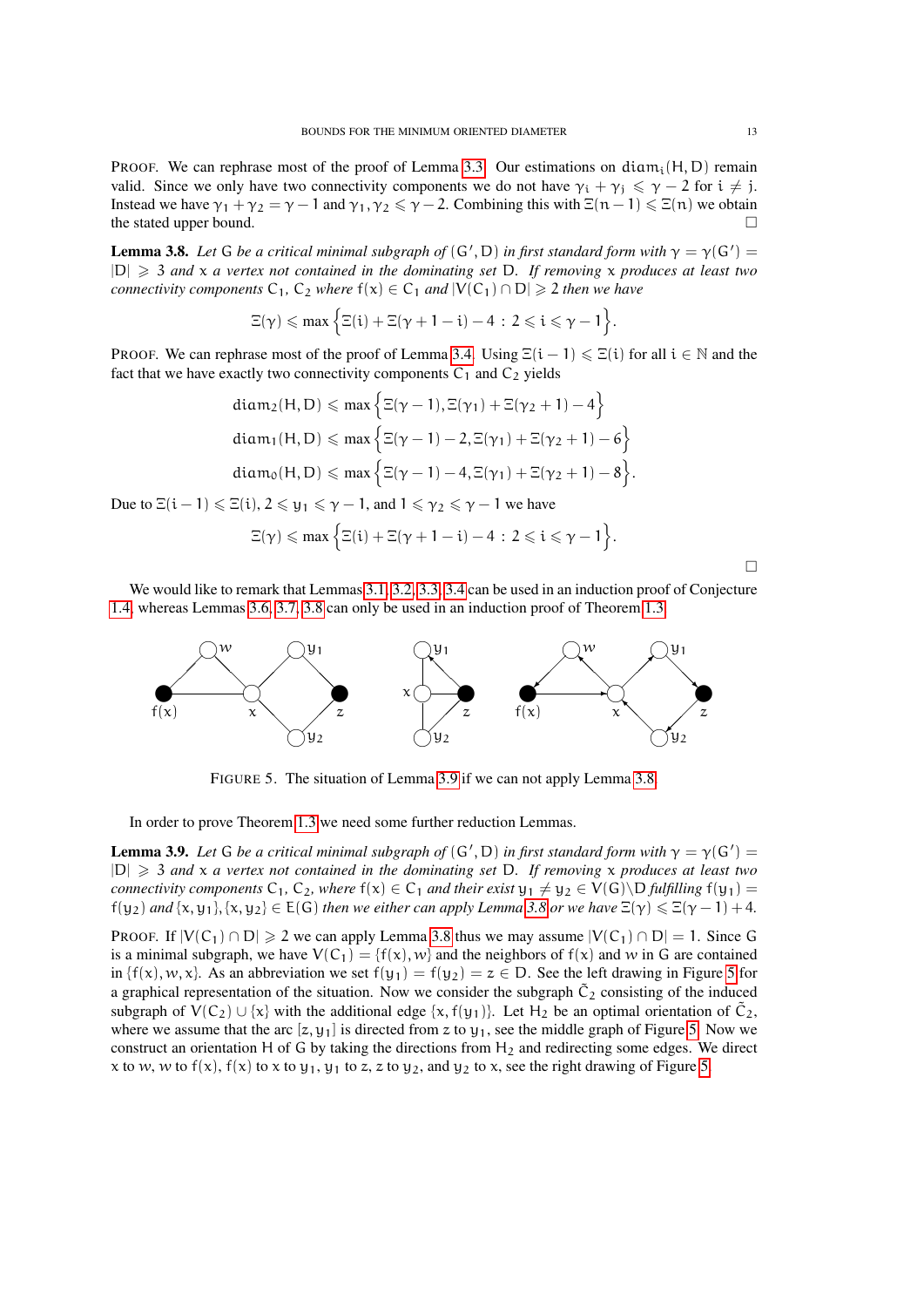Now we analyze the distance  $d_H(a, b)$  between two vertices in  $V(G)$ . If a and b are both in  $\tilde{C}_2$ , then we can consider a shortest path P in  $H_2$ . It may happen that P uses some of the redirected edges. In this case P contains at least two vertices from  $\{x, y_1, y_2, z\}$ . If P uses more than two vertices from  $\{x, y_1, y_2, z\}$  then we only consider those two vertices which have the largest distance on P. Looking at our redirected edges in H we see, the distance between two such vertices is at most three, so that we have  $d_H(a, b) \leq d_{H_2}(a, b) + 3$  in this case.

Now let b be in  $\tilde{C}_2$ . We consider a shortest path P in H<sub>2</sub> from z to b. In H we have  $d_H(f(x), z) \leq 3$ by considering the path  $[f(x), x, y_1, z]$ . Since  $d_H(z, y_2) = 1$  we have  $d_H(f(x), b) \le d_{H_2}(z, b) + 4$ . Similarly we obtain  $d_H(w, b) \le d_{H_2}(z, b) + 5$ . With  $D_2 = D\{f(x)\}$  the set  $D_2$  is a dominating set of  $\tilde{C}_2$  and we can check that  $|D_2| = \gamma(\tilde{C}_2)$  holds. Since  $z \in D_2$  and  $H_2$  is an optimal orientation, for  $b_1 \in D_2$ ,  $b_2 \notin D_2$  we have  $d_{H_2}(z, b_1) \leq \Xi(\gamma - 1) - 4$  and  $d_{H_2}(z, b_2) \leq \Xi(\gamma - 1) - 2$  yielding  $d_H(f(x), b_1) \leq \Xi(\gamma - 1), d_H(f(x), b_2) \leq \Xi(\gamma - 1) + 2, d_H(w, b_1) \leq \Xi(\gamma - 1) + 1$ , and  $d_H(w, b_2) \leq$  $\Xi(\gamma - 1) + 3$ . This is compatible with  $\Xi(\gamma) \leq \Xi(\gamma - 1) + 4$  due to  $f(x)$ ,  $b_1 \in D$  and  $w, b_2 \notin D$ .

Now let a be in  $\tilde{C}_2$ , we consider a shortest path P in H<sub>2</sub> from a to z. In H we have  $d_H(z, f(x)) \leq 4$ by considering the path  $[z, y_2, x, w, f(x)]$ . Since P can not use an arc from  $y_1$  to z (this arc is directed in the opposite direction in H<sub>2</sub>) either P contains a vertex in  $\{x, y_2\}$  or P also exists in H, so that we have  $d_H(a, f(x)) \leq d_{H_2}(a, z) + 4$ . Similarly we obtain  $d_H(a, w) \leq d_{H_2}(a, z) + 3$ . Since  $H_2$  we conclude similarly as in the above paragraph that all distances are compatible with  $\Xi(\gamma) \leq \Xi(\gamma - 1) + 4$ .

<span id="page-13-1"></span>Lemma 3.10. Let G be a minimal subgraph of a pair  $(G', D)$  in first standard form. If there exist  $z_1, z_2 \in V(G) \backslash D$  *with*  $f(z_1) = f(z_2)$  *and*  $\{z_1, z_2\} \in E(G)$ *, then either*  $z_1$  *or*  $z_2$  *is a cut vertex.* 

PROOF. If  $z_1$  has no other neighbors besides  $z_2$  and  $x := f(z_1)$  then either  $z_2$  is a cut vertex or  $z_1$  can be deleted from G without destroying the properties of Definition [2.7.](#page-5-1) We assume that whether  $z_1$  nor  $z_2$  is a cut vertex. Thus both  $z_1$  and  $z_2$  have further neighbors  $y_1$  and  $y_2$ , respectively. Since  $\{z_1, z_2\}$  can not be deleted we have  $y_1 \neq y_2$ . Let P<sub>1</sub> be a shortest path from  $y_1$  to  $z_2$  in G $\setminus \{z_1\}$ . Since  $\{z_1, z_2\}$  can not be deleted P<sub>1</sub> contains the edge {x, z<sub>2</sub>}. Similarly there exists a shortest path from  $y_2$  to z<sub>1</sub> containing the edge  $\{x, z_1\}$ . Thus in the end the existence of  $P_1$  and  $P_2$  shows that  $\{z_1, z_2\}$  could be deleted, which is a contradiction to the minimality of G.  $\Box$ 

<span id="page-13-2"></span>**Lemma 3.11.** Let G be a minimal subgraph of a pair  $(G', D)$  in first standard form. Let  $x, y_1, y_2$  be *three vertices not in the dominating set* D *with* {x, y<sub>1</sub>}, {x, y<sub>2</sub>}  $\in$  E(G) *and*  $f(y_1) \neq f(x) \neq f(y_2)$  *either one vertex of* x,  $y_1$ ,  $y_2$  *is a cut vertex, or*  $f(y_1) \neq f(y_2)$ *.* 

PROOF. We assume as contrary that none of x,  $y_1$ ,  $y_2$  is a cut vertex and  $f(y_1) = f(y_2)$ . Now we consider  $G\{x\}$ , which must be connected. Thus there must exist a path P connecting  $f(x)$  to  $f(y_1) = f(y_2)$  and either one of the edges  $\{x, y_1\}$ ,  $\{x, y_2\}$  is a chord or one of the vertices  $y_1, y_2$  could be deleted from G, which is a contradiction to the minimality of G.  $\Box$ 

# 4. PROOF OF THE MAIN THEOREM

In this section we want to prove Theorem [1.3.](#page-0-1) We use the techniques of induction on  $\gamma(G)$  and minimal counter examples with respect to  $\gamma(G)$ .

**Definition 4.1.** We call a minimal subgraph  $G$  of  $(G', D)$  in first standard form a minimal counter exam-ple to Theorem [1.3](#page-0-1) if we have max  $\left\{ \frac{\text{diam}_0(H, D) + 4, \text{diam}_1(H, D) + 2, \text{diam}_2(H, D)}{2} \right\} > 4\gamma$  for a minimal orientation H and  $\gamma = |D|$  is minimal with this property.

<span id="page-13-0"></span>Lemma 4.2. Let G be a minimal subgraph of  $(G', D)$  in first standard form which is a minimal counter *example to Theorem [1.3,](#page-0-1) then there can not exist an elementary cycle*  $C = [v_0, \ldots, v_{3k} = v_0]$  *in* G *with*  $k \geq 2$  *and the*  $v_{3i} \in D$  *for all*  $0 \leq j \leq k$ *.*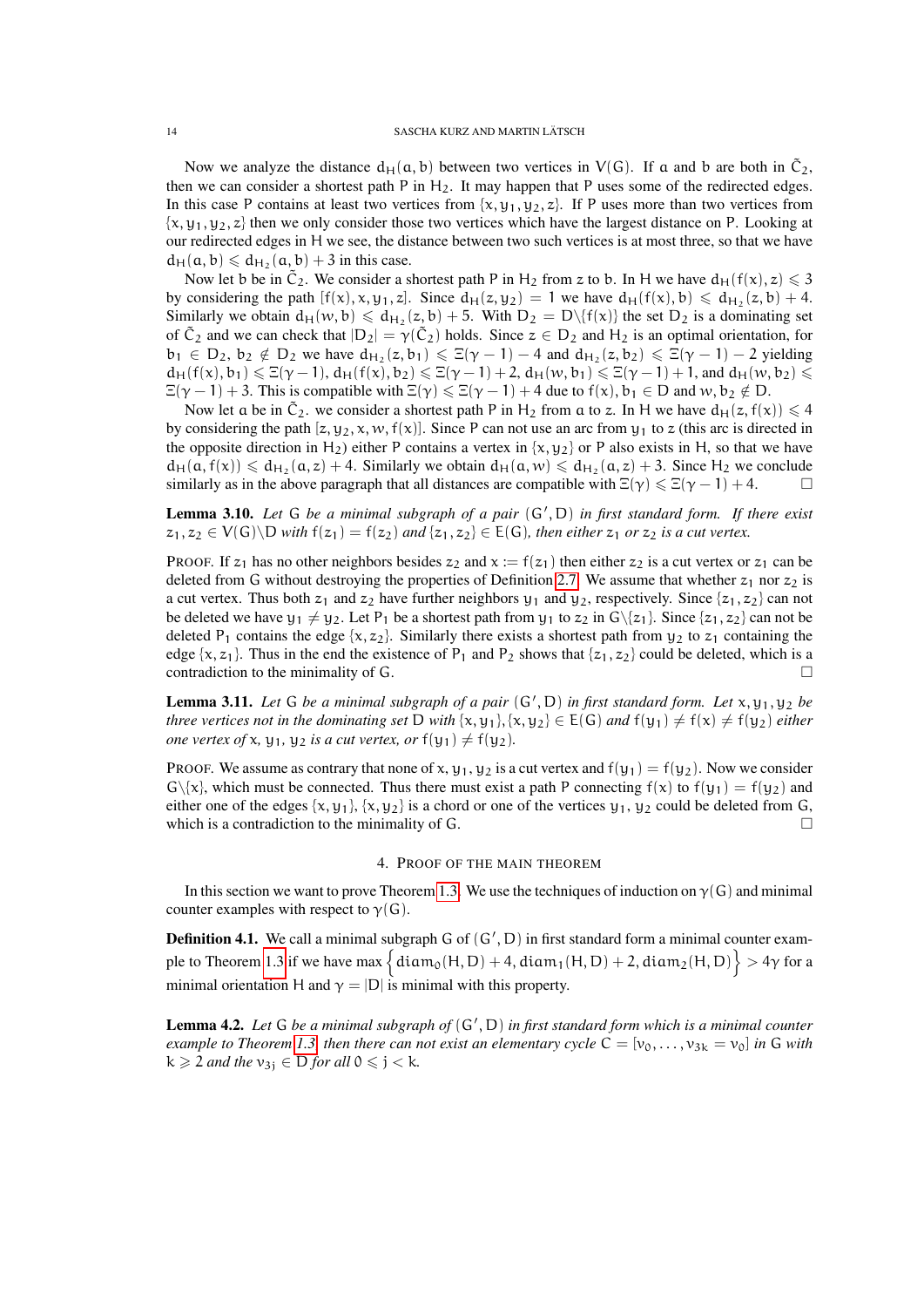

FIGURE 6. The situation of Lemma [4.2](#page-13-0) and the situation of Lemma [4.3.](#page-15-0)

PROOF. We assume the existence of such a cycle C, see the left graph in Figure [4.2](#page-13-0) for an example, and consider another graph  $\tilde{G}$  arising from G by:

- (1) deleting the edges of C,
- (2) deleting the vertices  $v_{3i}$  for  $0 < j < k$ ,
- (3) inserting vertices  $u_j$  and edges  $\{v_0, v_j\}$ ,  $\{v_0, u_j\}$ ,  $\{u_j, v_j\}$  for all  $0 < j < 3k$  with  $3 \nmid j$ , and by
- (4) identifying all vertices  $v_{3j} \in G$  with the vertex  $v_0 \in \tilde{G}$ , meaning that we replace edges  $\{v_{3j}, x\}$ in G by edges  $\{v_0, x\}$  in  $\tilde{G}$ .

We remark that this construction does not produce multiple edges since  $(G', D)$  is in first standard form. The set  $\tilde{D} := D \setminus \{v_3, v_6, \ldots, v_{3k-3}\}\$  is a dominating set of  $\tilde{G}$  with  $|\tilde{D}| = |D| - k + 1$ . Let  $\tilde{H}$  be an minimal orientation of  $(\tilde{G}, \tilde{D})$ . We construct an orientation H of G by taking over the directions of all common edges with  $\hat{H}$  and by orienting the edges of C from  $v_i$  to  $v_{i+1}$ , see the left graph in Figure [4.2.](#page-13-0)

Now we analyze the distances in H. For brevity we set  $I := \{v_{3j} : 0 \leq j < k\}$  (these are the vertices in G which are associated with  $v_0$  in  $\tilde{G}$ ). The distance of two vertices in I in the orientation H is at most  $3k - 3$  and the distance of two vertices in  $V(C)$  is at most  $3k - 1$ . Thus we may assume  $|D| > k$ . Let  $a, b$  be vertices in  $V(G)$ .

- (1) If a and b are elements of  $\{v_j : 0 \le j < 3k\}$  then we have  $d_H(a, b) \le 3k 1 < 4|D| 4$ .
- (2) If a and b are not in I then we consider a shortest path  $\tilde{P}$  in  $\tilde{H}$  connecting a and b.
- (3) If  $a \in I$  and  $b \notin I$  then we consider a shortest path  $\tilde{P}$  in  $\tilde{H}$  connecting  $v_0$  and b.
- (4) The case  $a \notin I$  and  $b \in I$  then we consider a shortest path  $\tilde{P}$  in  $\tilde{H}$  connecting a and  $v_0$ .

Let  $\bar{P}$  be an arbitrary shortest path in H $\bar{H}$  connecting a and b. It may happen that in H this path  $\bar{P}$  does not exist since it may contain the vertex  $v_0$  corresponding to two different vertices  $v_{3i}$  and  $v_{3j}$  in G or may contain one of the edges  $\{v_0, v_j\}$ ,  $\{v_0, u_j\}$ , or  $\{u_j, v_j\}$  with  $3 \nmid j$ .

Now we want to construct a path P which does connect  $\alpha$  and  $\beta$  in H. The path  $\tilde{P}$  may use one of the edges  $\{v_0, v_i\}$ ,  $\{v_0, u_i\}$ , or  $\{u_i, v_i\}$  with  $3 \nmid j$ . Deleting all these edges decomposes  $\tilde{P}$  in at least two parts  $\tilde{P}_1, \ldots, \tilde{P}_m$  with  $|\tilde{P}_1| + |\tilde{P}_m| \leq |\tilde{P}| - 1$ . Using a suitable segment  $\tilde{C}$  of the cycle C we obtain a path  $P = \tilde{P}_1 \cup \tilde{C} \cup \tilde{P}_m$  of length at most  $|\tilde{P}_1| + |\tilde{P}_m| + |\tilde{C}| \leq |\tilde{P}| + 3k - 2$ . If  $\tilde{P}$  does not use one of these edges then it can only happen that  $v_0$  is used in P corresponding to two different vertices  $v_{3i}$  and  $v_{3j}$  in G. In this case we can use a suitable segment  $\tilde{C}$  of the cycle C, which starts and ends in a vertex of I, to obtain a path P connecting a and b in H of length at most  $|\tilde{P}| + 3k - 3$ .

Now we are ready to prove that G is not a counter example. If  $\gamma(\tilde{G}) < |\tilde{D}|$  then we have diam  $(\tilde{H}) \leq$  $4 \cdot |\tilde{D}| - 4 = 4 \cdot |D| - 4k$  due to the minimality of G. In each of the cases (1)-(4) we have  $d_H(a, b) \le$  $4 \cdot |D| - k - 2 \leq 4 \cdot |D| - 4$  for all  $a, b \in G$ . Otherwise we have  $\gamma(\tilde{G}) = |\tilde{D}|$  and  $\tilde{D}$  is a minimal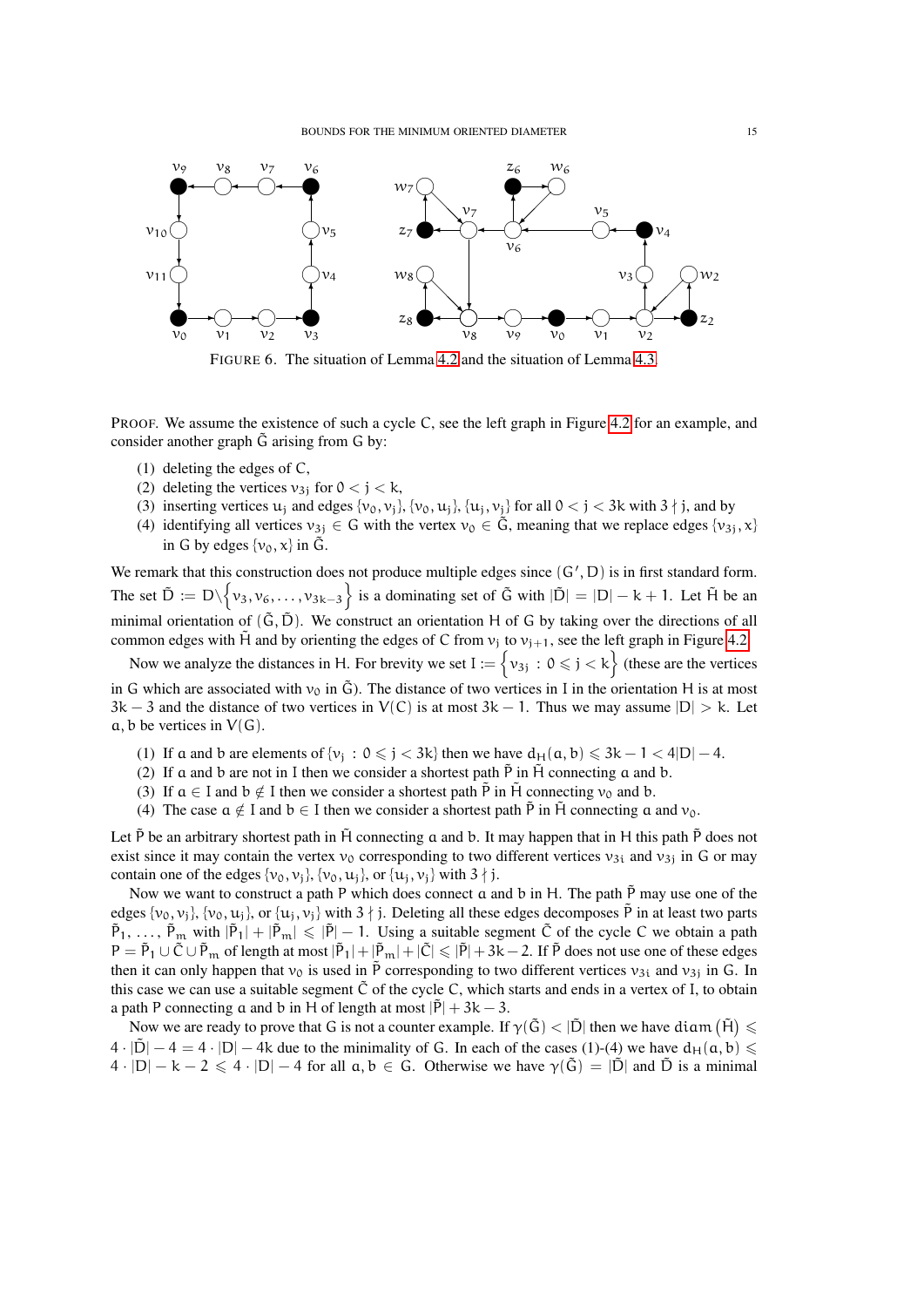dominating set of  $\tilde{G}$ . In this case we have

$$
diam_2(H, D) \leqslant max \left\{ diam_2 (\tilde{H}, \tilde{D}) + 3k - 2, diam_1 (\tilde{H}, \tilde{D}) + 3k - 1, 3k - 1 \right\}
$$
  
\n
$$
\leqslant 4 \cdot |D| - k + 2
$$
  
\n
$$
\leqslant 4 \cdot |D|
$$
  
\n
$$
diam_1(H, D) \leqslant max \left\{ diam_1 (\tilde{H}, \tilde{D}) + 3k - 2, diam_0 (\tilde{H}, \tilde{D}) + 3k - 1, 3k - 1 \right\}
$$
  
\n
$$
\leqslant 4 \cdot |D| - k
$$
  
\n
$$
\leqslant 4 \cdot |D| - 2
$$
  
\n
$$
diam_0(H, D) \leqslant max \left\{ diam_0 (\tilde{H}, \tilde{D}) + 3k - 2, 3k - 3 \right\}
$$
  
\n
$$
\leqslant 4 \cdot |D| - k - 2
$$
  
\n
$$
\leqslant 4 \cdot |D| - 4
$$

 $\Box$ 

<span id="page-15-0"></span>Lemma 4.3. Let G be a minimal subgraph of  $(G', D)$  in first standard form which is a minimal counter *example to Theorem [1.3,](#page-0-1) then there can not exist an elementary cycle*  $C = [v_0, \ldots, v_l = v_0]$  *in* G *with the following properties:*

- $(1)$   $\nu_0 \in D$ ,
- (2)  $|V(C) ∩ D| \ge 2$
- $(3)$   $l \geqslant 6$ *, and*
- (4) *if*  $v_j \notin D$  *then either*  $f(v_j) \in \{v_{j-1}, v_{j+1}\}$  *or*  $v_j$  *is a cut vertex in* G *where the component containing*  $f(v_i)$  *contains exactly one vertex of* D.

PROOF. We assume the existence of such a cycle C. By y we denote the number of cut vertices  $v_i$  in C and by Y the corresponding set. For all  $v \in Y$  we have  $f(v) \notin C$  since otherwise we could apply Lemma [3.8.](#page-12-0) If  $e = \{v', v''\}$  would be a chord of C then  $[\{v', v''\} \cap D] = 1$  since  $(G', D)$  is in first standard form and G is a minimal subgraph, which especially means that we can not delete the edge e. We assume w.l.o.g.  $v' \in D$  and conclude  $f(v'') = v'$ . Thus  $v''$  is not a cut vertex and due to property (4) the edge e is not a chord. Finally we conclude that C is chordless. For  $y = 0$  we would have  $v_{3i} \in D$ due to l  $\geqslant$  6 and the property  $f(v_i) \in \{v_{i-1}, v_{i+1}\}$  for vertices  $v_i \notin D$ . Thus we may assume  $y \geqslant 1$ since otherwise we could apply Lemma [4.2.](#page-13-0) For each  $v_i \in Y$  we set  $z_i = f(v_i) \notin V(C)$  and denote by  $w_i \in V(G)\setminus (V(C) \cup D)$  the vertex which is adjacent to  $v_i$  and  $z_i$ . By k we denote the number of vertices  $v_i$  in  $V(C)$  which are also contained in D. Due to condition (2) we have  $k \ge 2$ . The two neighbors on the cycle C of a vertex in Y both are not contained in D. For a vertex  $v \in V(C) \setminus (D \cup Y)$  one neighbor on C is  $f(v)$  and the other neighbor lies in  $V(C)\backslash D$ . Thus the length  $|C|$  of the cycle is given by  $3k + y \ge 7$ . On the right hand side of Figure [4.2](#page-13-0) we have depicted an example with  $k = 2$  and  $y = 4$ .

Now we consider another graph  $\tilde{G}$  arising from  $G$  by:

- (1) deleting the edges of C,
- (2) deleting the vertices  $(\{z_j, w_j : 0 < j < l\} \cup (V(C) \cap D)) \setminus \{v_0\},\$
- (3) inserting vertices  $u_i$  and edges  $\{v_0, v_i\}$ ,  $\{v_0, u_i\}$ ,  $\{u_i, v_i\}$  for all  $0 < j < l$  with  $v_i \notin D$ , and by
- (4) identifying all vertices  $v_i \in D$  with the vertex  $v_0 \in \tilde{G}$ , meaning that we replace edges  $\{v_i, x\}$  in G by edges  $\{v_0, x\}$  in  $\tilde{G}$ .

We remark that this construction does not produce multiple edges since  $(G', D)$  is in first standard form. The set  $\tilde{D} := D \setminus \{v_1, \ldots, v_{l-1}, z_1, \ldots, z_{l-1}\}$  is a dominating set of  $\tilde{G}$  with  $|\tilde{D}| = |D| - k - y + 1$ . Let  $\tilde{H}$  be an minimal orientation of  $(\tilde{G}, \tilde{D})$ . We construct an orientation H of G by taking over the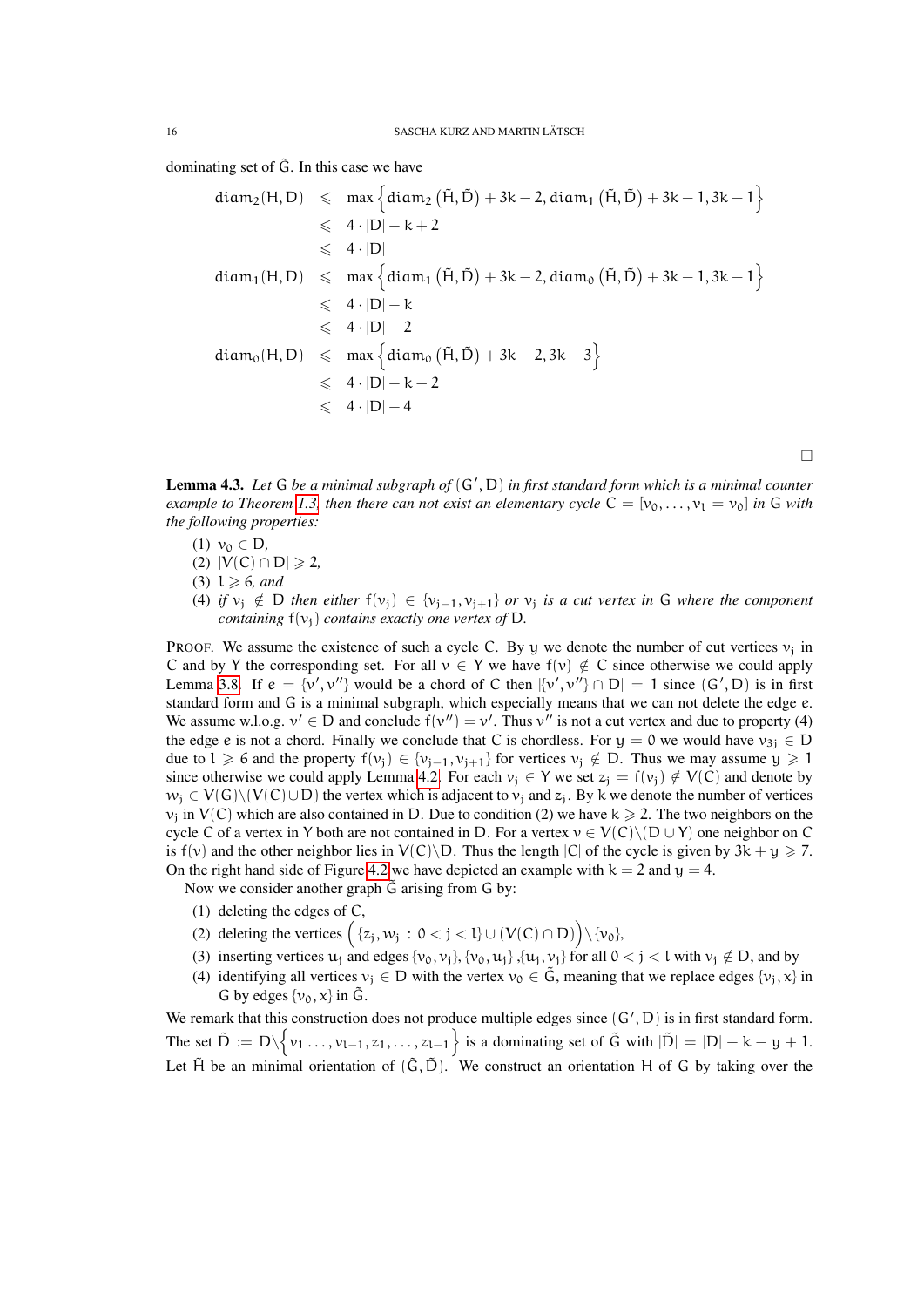directions of all common edges with  $\tilde{H}$  and by orienting the edges of C from  $v_i$  to  $v_{i+1}$ . The missing edges corresponding to  $z_j$  and  $w_j$  are oriented from  $v_j$  to  $z_j$ , from  $z_j$  to  $w_j$ , and from  $w_j$  to  $v_j$ , see the graph on the right hand side of Figure [4.2.](#page-13-0) For brevity we set  $A = V(C) \cup \{w_j, z_j : 0 < j < l\}$ .

Now we analyze the distances in H. For  $a_1, b_1 \in A$  we have  $d_H(a_1, b_1) \le 3k + y + 3$ , for  $a_2, b_2 \in A$  $V(C)$  we have  $d_H(a_2, b_2) \leq 3k+y-1$ , and for  $a_3, b_3 \in V(C) \cap D$  we have  $d_H(a_3, b_3) \leq 3k+y-3$ . Thus we may assume  $|D| > k + \gamma$ . Let a, b be vertices in  $V(G)$ .

(1) If a and b are elements of A then we have  $d_H(a, b) \le 3k + y + 3 < 4|D| - 4$ .

- (2) If a and b are not in A then we consider a shortest path  $\overline{P}$  in  $\overline{H}$  connecting a and b.
- (3) If  $a \in A$  and  $b \notin A$  then we consider a shortest path  $\overline{P}$  in  $\overline{H}$  connecting  $v_0$  and b.
- (4) The case  $a \notin A$  and  $b \in A$  then we consider a shortest path  $\tilde{P}$  in  $\tilde{H}$  connecting a and  $v_0$ .

Let  $\tilde{P}$  be a shortest path in  $\tilde{H}$  connecting two vertices a and b. Similarly as in the proof of Lemma [4.2](#page-13-0) we construct a path P in H connecting a and b. Doing the same analysis we obtain  $|P| \leq |\tilde{P}| + 3k + y - 2$ . Starting or ending at a vertex  $z_i$  or  $w_i$  increases the length by at most 2.

If  $\gamma(\tilde{G}) < |\tilde{D}| = |D| - k - y + 1$  then we would have  $d_H(a, b) \le 4|D| - k - 3y + 1 \le 4|D| - 4$ . Thus we may assume  $\gamma(\tilde{G}) = |\tilde{D}| = |D| - k - y + 1$ , meaning that  $\tilde{D}$  is a minimal dominating set. With this clearly we have  $d_{\tilde{H}}(v_0, b), d_{\tilde{H}}(a, v_0) \leq 4 \cdot |\tilde{D}| - 2$  for all  $a, b \in \tilde{G}$  and  $d_{\tilde{H}}(v_0, b'), d_{\tilde{H}}(a', v_0) \leq 4 \cdot |\tilde{D}| - 4$ for all  $a', b' \in \tilde{D}$ .

For  $k + y \ge 3$  and  $|D| \ge k + y + 1$  we have

$$
\begin{array}{lcl} \text{diam}_2(H, D) & \leqslant & \max \Big\{ \text{diam}_2 \left( \tilde{H}, \tilde{D} \right) + 3k + y - 2, \text{diam}_1 \left( \tilde{H}, \tilde{D} \right) + 3k + y, 3k + y + 3 \Big\} \\ & \leqslant & 4 \cdot |D| - k - 3y + 2 \\ & \leqslant & 4 \cdot |D| \\ \text{diam}_1(H, D) & \leqslant & \max \Big\{ \text{diam}_1 \left( \tilde{H}, \tilde{D} \right) + 3k + y, \text{diam}_0 \left( \tilde{H}, \tilde{D} \right) + 3k + y, 3k + y + 3 \Big\} \\ & \leqslant & 4 \cdot |D| - k - 3y + 2 \\ & \leqslant & 4 \cdot |D| - 2 \\ \text{diam}_0(H, D) & \leqslant & \max \Big\{ \text{diam}_0 \left( \tilde{H}, \tilde{D} \right) + 3k + y, 3k + y + 3 \Big\} \\ & \leqslant & 4 \cdot |D| - k - 3y \\ & \leqslant & 4 \cdot |D| - 4 \end{array}
$$

Now we are ready to prove Theorem [1.3:](#page-0-1)

PROOF.(of Theorem [1.3\)](#page-0-1)

Let G be a minimal subgraph of  $(G', D)$  in first standard form which is a minimal counter example to Theorem [1.3.](#page-0-1) Due to Lemma [2.6](#page-5-2) and Lemma [3.5](#page-10-0) we can assume  $|D| \ge 4$ . We show that we have  $|V(G)| \leq 4 \cdot (|D|-1) + 1$ . In this case we can utilize an arbitrary orientation H of G. Since a shortest path uses every vertex at most once we would have diam(H)  $\leq 4 \cdot (|D|-1)$ . Applying Lemma [2.5](#page-4-1) we conclude diam<sub>min</sub>  $(G') \leq 4 \cdot |D| = 4 \cdot \gamma(G')$ , which is a contradiction to G being a minimal counter example to Theorem [1.3](#page-0-1) and instead proves this theorem.

At first we summarize some structure results for minimal counter examples to Theorem [1.3.](#page-0-1)

- (1) We can not apply one of the Lemmas [3.7,](#page-10-2) [3.3,](#page-8-0) [3.4,](#page-9-0) [3.8,](#page-12-0) or [3.10.](#page-13-1) So if  $v \in V(G)$  is a cut vertex we have  $v \notin D$  and there exists a unique vertex  $t(V) \notin D$  such that we have  $\{v, f(v)\}, \{f(v), t(v)\}, \{t(v), v\} \in D$  $E(G)$  and all neighbors of  $f(v)$ ,  $t(v)$  are contained in  $\{f(v), t(v), v\}$ .
- (2) Due to Lemma [3.9,](#page-12-1) Lemma [3.11,](#page-13-2) and (1) there do not exist pairwise different vertices  $x, y_1, y_2 \in$  $V(G)\ D$  with  $\{x, y_1\}, \{x, y_2\} \in E(G)$  and  $f(y_1) = f(y_2)$ .

 $\overline{\phantom{0}}$ 

 $\Box$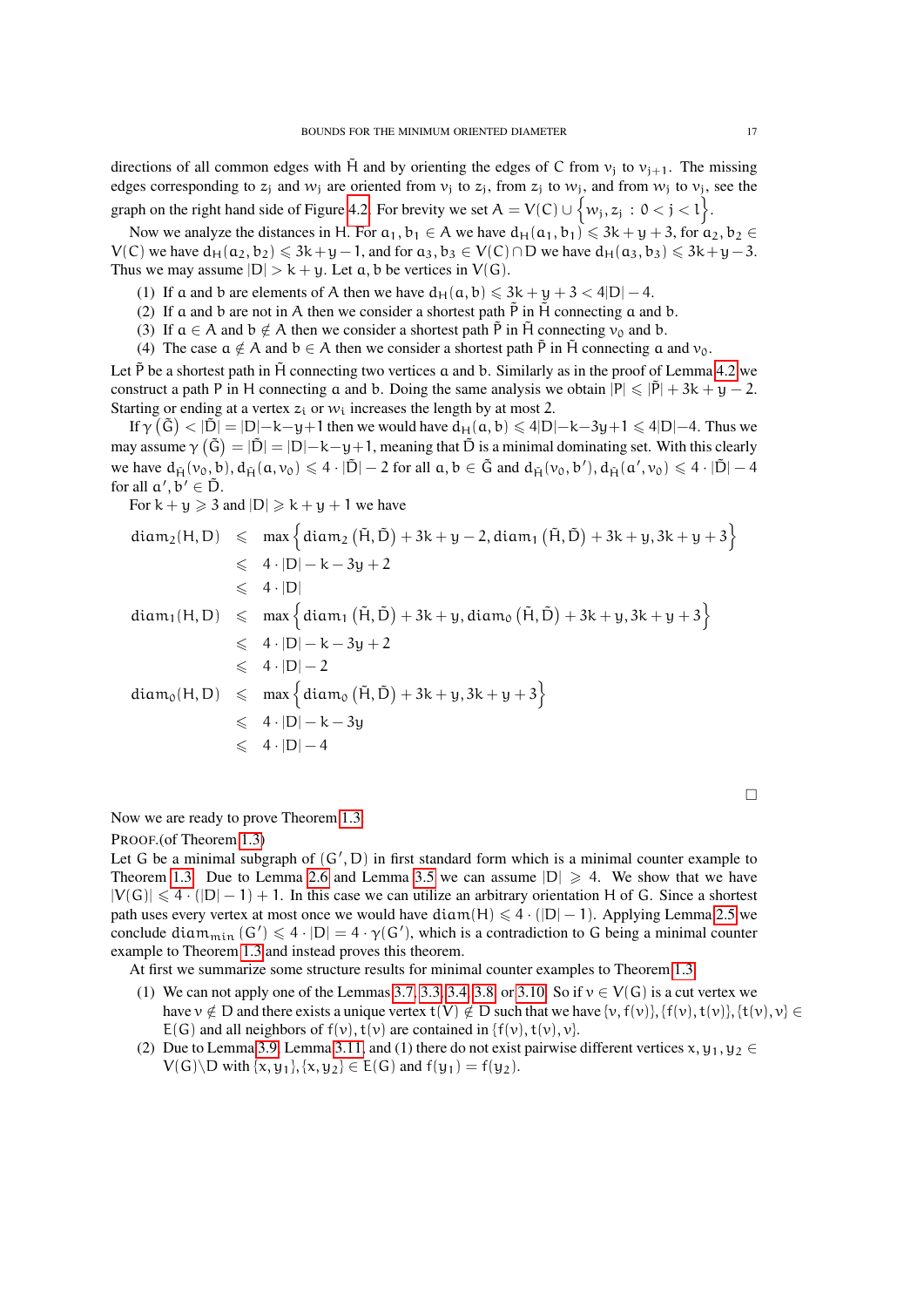#### 18 SASCHA KURZ AND MARTIN LÄTSCH

## (3) We can not apply Lemma [4.2](#page-13-0) or Lemma [4.3](#page-15-0) on G.

In order to bound  $|V(G)|$  from above we perform a technical trick and count the number of vertices of a different graph  $\tilde{G}$ . Therefore we label the cut vertices of G by  $v_1, \ldots, v_m$ . With this we set

$$
\tilde{D} = \Big(D \cup \{\nu_i \, : \, 1 \leqslant i \leqslant m\} \Big) \backslash \{f(\nu_i) \, : \, 1 \leqslant i \leqslant m\} \, .
$$

The graph  $\tilde{G}$  arises from G by deleting the  $f(v_i)$ ,  $t(v_i)$  for  $1 \leq i \leq m$  and by replacing the remaining edges  $\{v_i, x\}$  by a pair of two edges  $\{v_i, y_{x,i}\}, \{y_{x,i}\}, x\}$ , where the  $y_{x,i}$  are new vertices. We have  $|\tilde{D}| = |D|, |V(\tilde{G})| \geq |V(G)|$ , the set  $\tilde{D}$  is a dominating set of  $\tilde{G}$ , and  $\tilde{G}$  is a subgraph of a suitable pair in first standard form. If  $\tilde{G}$  would not be a minimal subgraph than also G would not be a minimal subgraph. We have the following structure results for  $\tilde{G}$ :

- (a) There do not exist two vertices  $u, v \in V(\tilde{G}) \setminus \tilde{D}$  with  $\{u, v\} \in E(\tilde{G})$  and  $f(u) = f(v)$ .
- (b) There do not exist pairwise different vertices  $x, y_1, y_2 \in V(\tilde{G})\setminus \tilde{D}$  with  $\{x, y_1\}, \{x, y_2\} \in E(\tilde{G})$ and  $f(y_1) = f(y_2)$ .
- (c) We can not apply Lemma [4.2](#page-13-0) or Lemma [4.3](#page-15-0) on  $\tilde{G}$ .

Since our construction of  $\tilde{G}$  has removed all such configurations (a) holds. If in (b)  $f(y_1) = f(y_2)$  is an element of D then such a configuration also exists in G, which is a contradiction to (2). If  $f(y_1)$ corresponds to a  $v_i$  in G, then  $y_1$  and  $y_2$  would correspond to two new vertices  $y_i$ , and  $y_i$ ,  $e^i$ . In this case we would have a double edge from x to  $v_i$  in G, which is not true. Thus (b) holds. Since all vertices in  $\tilde{D} \backslash D$  correspond to cut vertices in G also (c) holds.

In order to prove  $|V(\tilde{G})| \leq 4 \cdot (|\tilde{D}| - 1) + 1$  we construct a tree T fulfilling

- (i)  $\tilde{D} \subseteq V(T)$  and
- (ii) if  $v_1 \in V(T) \backslash \tilde{D}$  then we have  $\{f(v_1), v_1\} \in E(T)$ .

Therefore we iteratively construct trees  $T_k$  for  $1 \le k \le |\tilde{D}|$ . The tree  $T_1$  is composed of a single vertex  $x_1 \in \overline{D}$ . The tree T<sub>1</sub> clearly fulfills condition (ii). To construct T<sub>k+1</sub> from T<sub>k</sub> we find a vertex  $x_{k+1}$  in  $\tilde{D} \setminus V(T_k)$  with the minimum distance to  $T_k$ . The tree  $T_{k+1}$  is the union of  $T_k$  with a shortest path  $P_{k+1}$ from  $x_{k+1}$  to  $T_k$ . Since  $\tilde{D}$  is a dominating set this path  $P_{k+1}$  has length at most three. Since  $\tilde{G}$  is a subgraph of a suitable pair in first standard form  $P_{k+1}$  has length at least two. For  $P_{k+1} = [x_{k+1}, v_1, v_2]$ we have  $v_1, v_2 \notin \tilde{D}$  due to the first standard form and  $f(v_1) = x_{k+1}, v_2 \in V(T_k)$ . Since condition (ii) is fulfilled for  $T_k$  it is also fulfilled for  $T_{k+1}$  in this case. In the remaining case we have  $P_{k+1}$  =  $[x_{k+1}, y_1, y_2, y_3]$  with  $y_1, y_2 \notin V(T_k)$ ,  $y_1, y_2 \notin \tilde{D}$ , and  $y_3 \in V(T_k)$ . If  $f(y_2)$  would not be contained in  $V(T_k)$  then  $[f(v_2), v_2, v_3]$  would be a shorter path connecting  $f(v_2)$  to  $T_k$ . Thus we have  $f(v_2) \in V(T_k)$ and we may assume  $v_3 = f(v_2)$ . (We may simply consider the path  $[x_{k+1}, v_1, v_2, f(v_2)]$  instead of  $P_{k+1}$ .) Due to  $x_{k+1} \notin V(T_k)$  and  $T_k$  fulfilling condition (ii), these conditions are also fulfilled for  $T_{k+1}$ . In the end we obtain a tree  $T_{|\tilde{D}|}$  fulfilling condition (i) and condition (ii). By considering the paths  $P_k$  we conclude  $|V(T)| \leq |\tilde{D}| + 2(|\tilde{D}| - 1)$ .

Clearly we have some alternatives during the construction of  $T_{|\tilde{D}|}$ . Now we assume that T is a subtree of  $\tilde{G}$  fulfilling conditions (i) and (ii), and having the maximal number of vertices. In the next step we want to prove some properties of the vertices in T.

Let  $v \in \tilde{D}$  and let  $u \in V(\tilde{G}) \setminus V(T)$  be a neighbor of v in  $\tilde{G}$ . We prove that every neighbor u' of u in  $\tilde{G}$  is contained in  $V(T)$ . Clearly we have  $u' \notin \tilde{D}$ . Due to (a) we have  $f(u') \neq v$ . If  $u' \notin V(T)$ then adding the edges  $A := \{ \{v, u\}, \{u, u'\}, \{u', f(u')\} \}$  gives an elementary cycle  $C = [v_0, \dots, v_l]$  in  $(V(T) \cup \{u, u'\}, E(T) \cup A)$ , where  $v_0 = v_1$  and  $l \geq 6$ . Since we can not apply Lemma [4.2](#page-13-0) there exists an index j (reading the indices modulo l) fulfilling

$$
\nu_j\in \tilde{D}\quad \text{and}\quad \nu_{j+1},\nu_{j+2},\nu_{j+3}\in V(T)\backslash \tilde{D}.
$$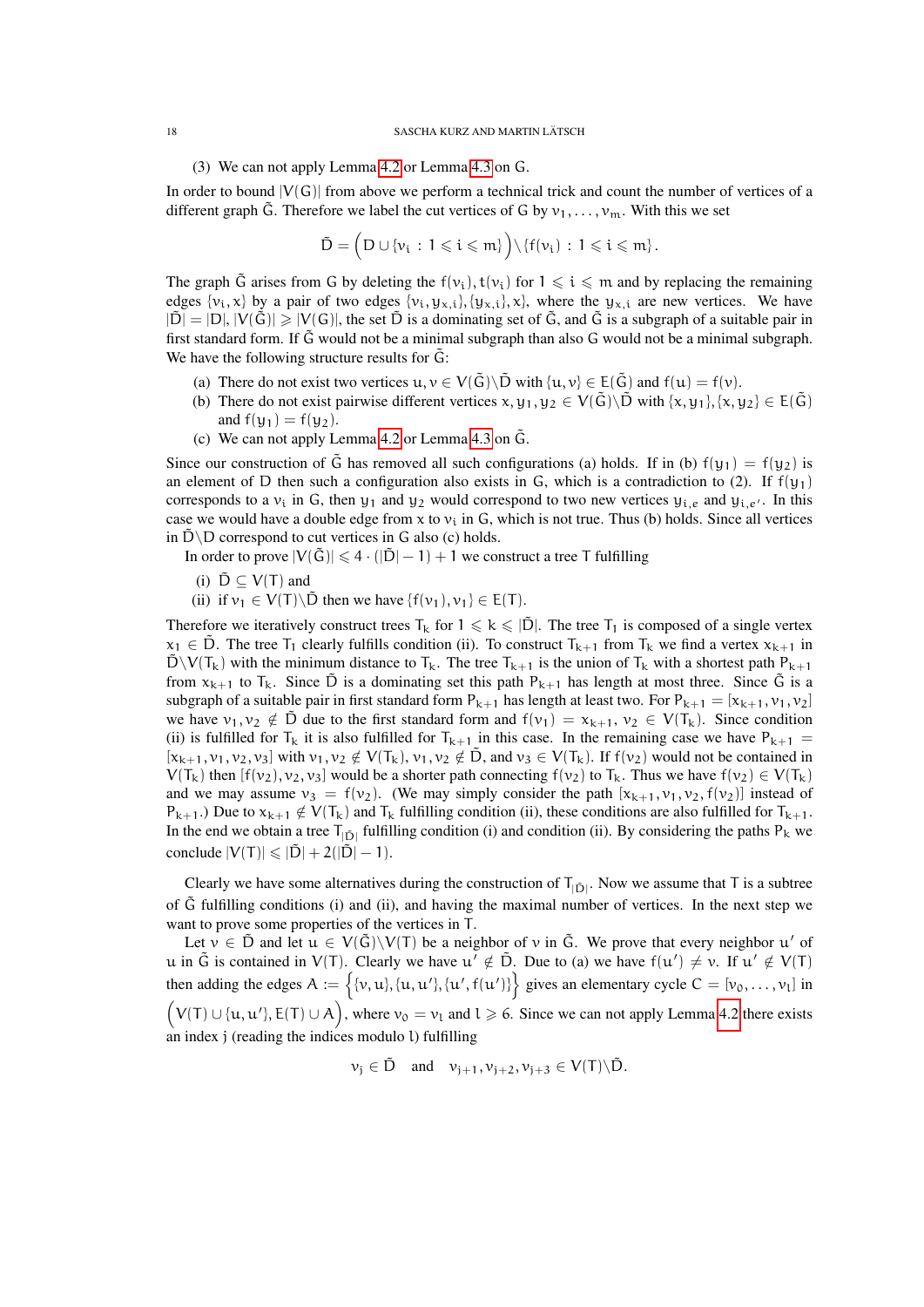Since the edge  $\{v_{i+1}, v_{i+2}\}$  is contained in  $E(T)$  also the edge  $\{v_{i+2}, f(v_{i+2})\}$  is contained in  $E(T)$ . Similarly we conclude that the edge  $\{v_{j+3}, f(v_{j+3})\}$  is contained in E(T). If  $v_{j+1}$  has no further neighbors besides  $v_i$  and  $v_{i+2}$  in T then

$$
T':=\Big((V(T)\cup\{u,u'\})\backslash\{\nu_{j+1}\},(E(T)\cup A)\backslash\Big\{\{\nu_j,\nu_{j+1}\},\{\nu_{j+1},\nu_{j+2}\}\Big\}\Big)
$$

would be a subtree of  $\tilde{G}$  fulfilling the conditions (i) and (ii) with a larger number of vertices than T. Thus such an  $u'$  can not exist in this case. If  $v_{j+1}$  has further neighbors in T, then deleting the edge  $\{v_{j+1}, v_{j+2}\}$ and adding the edges and vertices of A would also yield a subtree of  $\tilde{G}$  fulfilling the conditions (i) and (ii) with a larger number of vertices than T.

The same statement also holds for  $v \in V(T) \backslash \tilde{D}$  since we may consider  $f(u)$  instead v. Thus in  $\tilde{G}$  we have  $\{u, v\} \cap V(T) \neq \emptyset$  for every edge  $\{u, v\} \in E(\tilde{G})$ .

For a graph K and a vertex  $v \in V(K)$  we denote by  $S(K, v)$  the uniquely defined maximal bridgeless connected subgraph of K containing v. If every edge being adjacent to v is a bridge or v do not have any edges, then S consists only of vertex v. We remark that  $u \in S(K, v)$  is an equivalence relation ~<sub>K</sub> for all vertices  $u, v \in V(K)$ . By F we denote the set of vertices in  $V(T)$  which are either contained in  $\tilde{D}$  or have a degree in  $V(T)$  of at least three. We have

$$
|V(T)|+|F|\leqslant 4\cdot|\tilde{D}|-2,
$$

which can be proved by induction on  $|V(T_k)|+|F\cap V(T_k)| \leq 4 \cdot k-2$  for  $1 \leq k \leq |\tilde{D}|$ . Clearly we have  $|V(T_1)|+|F\cap V(T_1)|=2 \le 4.2-2$ . The tree  $T_{k+1}$  arises from  $T_k$  by adding a path  $P_{k+1}$  of length at most three. If  $|P_{k+1}| = 3$  then we have  $F \cap V(T_{k+1}) = (F \cap V(T_k)) \cup \{x_{k+1}\}$  and  $|V(T_{k+1})| \le |V(T_k)| + 3$ . For  $|P_{k+1}| = 2$  we have  $|V(T_{k+1})| \le |V(T_k)| + 2$  and  $|F \cap V(T_{k+1})| \le |F \cap V(T_k)| + 2$ .

For a graph K containing T as a subgraph we denote by N(K) the number  $(S(K, \nu) : \nu \in F)$  of equivalence classes of  $~\sim$ K. Since T is a tree we have N(T) = |F|. Now we recursively construct a sequence of graphs  $G_i$  for  $1 \leq i \leq |F|$  fulfilling

<span id="page-18-0"></span>
$$
|V(G_i)| + N(G_i) \leqslant 4 \cdot |\tilde{D}| - 2, \, N(G_i) \leqslant i, \, \text{and} \, T \subseteq G_i \subseteq \tilde{G}. \tag{2}
$$

This yields a graph G<sub>1</sub> containing at most  $4\cdot|\tilde{D}|-3$  vertices, where each two elements of  $\tilde{D}$  are connected by at least two edge disjoint paths. So either we have  $|V(\tilde{G})| \leq 4 \cdot |\tilde{D}| - 3$  or  $\tilde{G}$  and G are not minimal subgraphs.

During the following analysis we often delete a vertex  $\nu$  or an edge  $e$  from the tree T in such a way that it decomposes in exactly two subtrees  $T^1$  and  $T^2$ . Since T contains no cut vertices there exists a path M in  $\tilde{G}$  without v or without e connecting  $T^1$  and  $T^2$ . Since there does not exist an edge  $\{u_1, u_2\} \in E(\tilde{G})$ with  $\{u_1, u_2\} \cap V(T) = \emptyset$  we have  $|M| \le 2$  if M is a shortest path.

For  $G_{|F|} = T$  condition [2](#page-18-0) holds. Now for  $i \ge 2$  let  $G_i$  be given. If there exists a vertex  $u \in$  $V(\tilde{G})\backslash V(G_i)$  having neighbors  $x, y \in V(G_i)$  with  $S(G_i, x) \neq S(G_i, y)$  we define  $G_{i-1}$  by adding vertex u and adding all edges, being adjacent with u in  $\tilde{G}$ , to  $G_i$ . With this we have  $|V(G_{i-1})| = |V(G_i)| + 1$ and  $N(G_{i-1}) = N(G_i) - 1$ , so that condition [2](#page-18-0) is fulfilled for  $G_{i-1}$ .

Now we deal with the cases where  $i \geqslant 2$  and where such vertices u, x, y do not exist. We use the setwise defined distance

$$
d_K(A,B):=\text{min}\,\Big\{d_K(\mathfrak{a},b)\,:\,\mathfrak{a}\in A,\,b\in B\Big\}.
$$

Now we choose  $f_1, f_2 \in F$  with  $S(G_i, f_1) \neq S(G_i, f_2)$ , where  $d_{G_i}(S(G_i, f_1), S(G_i, f_2))$  is minimal. Clearly we have  $1 \leq d_{G_i}(S(G_i, f_1), S(G_i, f_2)) \leq 3$ . By  $P_{f_1, f_2}$  we denote the corresponding shortest path connecting  $S(G_i, f_1)$  with  $S(G_i, f_2)$ .

If  $|P_{f_1,f_2}| = [v_0, v_1]$  and the edge  $\{v_0, v_1\}$  is not contained in E(T), then we simply add this edge to G<sub>i</sub> to obtain G<sub>i−1</sub>. So we may assume that  $\{v_0, v_1\} \in E(T)$ . Deleting  $\{v_0, v_1\}$  in T decomposes T into two subtrees  $T^1$  and  $T^2$ , where we assume w.lo.g. that  $f_1 \in V(T^1)$  and  $f_2 \in V(T^2)$ . Due to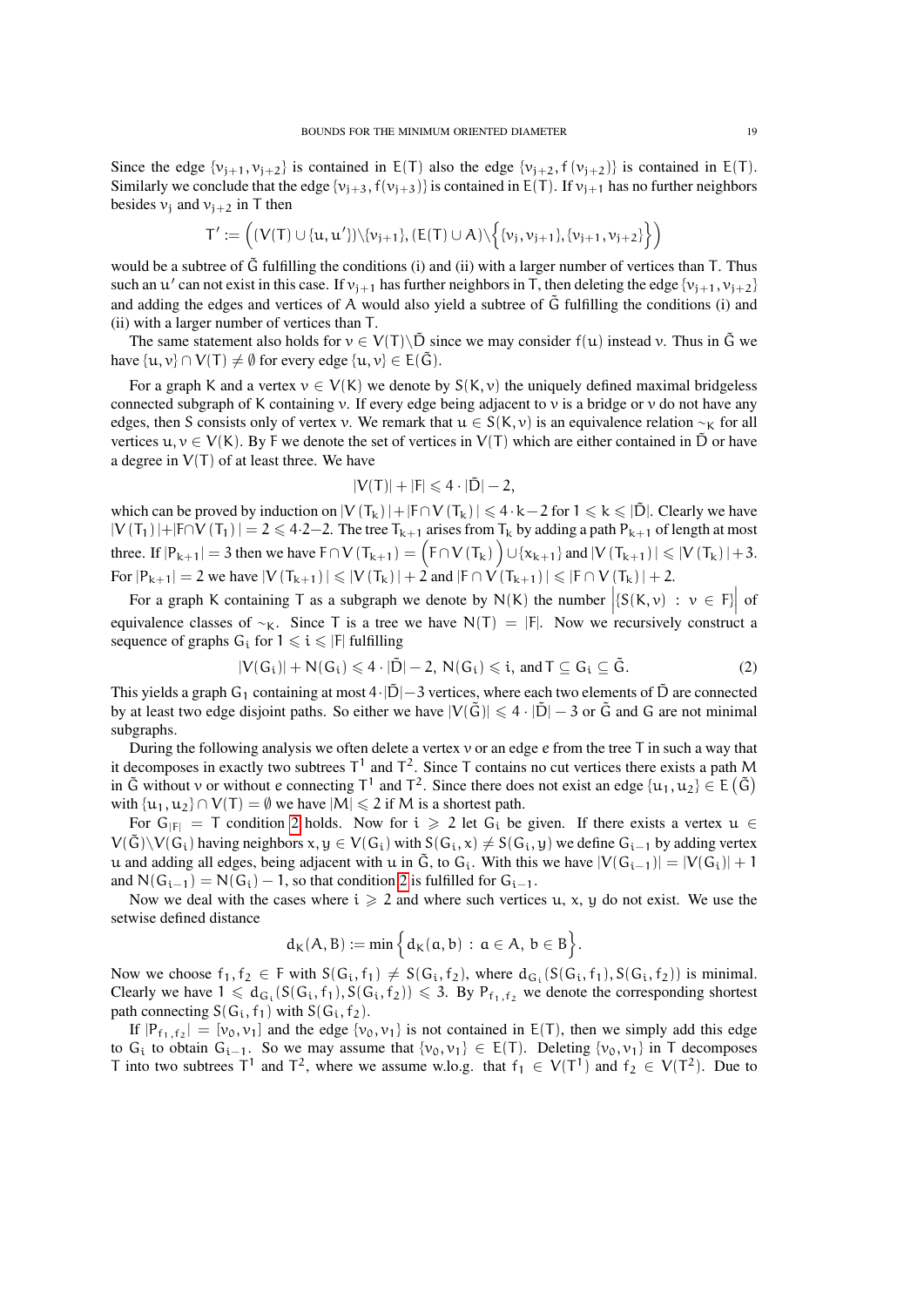$d_{\tilde{G}\setminus \{v_0,v_1\}}(T^1, T^2) \leq 2$  we can obtain a graph  $G_{i-1}$  adding add most one vertex, where  $S(G_{i-1}, f_1)$  $S(G_{i-1}, f_2)$  holds.

If  $|P_{f_1,f_2}| = [v_0, v_1, v_2]$  and  $v_1 \notin V(T)$  the we can add  $v_1$  and add all its edges to  $G_i$  to obtain  $G_{i-1}$ . So we may assume  $v_1 \in V(T)$ . If  $\{v_0, v_1\}$  or  $\{v_1, v_2\}$  would not be contained in E(T), then we may simply add it to  $G_i$ , without increasing the number of vertices, and are in a case  $|P_{f_1,f_2}| = 1$ . So we may assume  $\{v_0, v_1\}, \{v_1, v_2\} \in E(T)$ . Due to  $S(G_i, v_0) \neq S(G_i, v_1) \neq S(G_i, v_2)$  and the minimality of  $P_{f_1,f_2}$  we have  $v_1 \notin F$ . Thus  $v_1$  has degree two in T and removing  $v_1$  decomposes T into two subtrees T<sup>1</sup> and T<sup>2</sup>, where we assume w.lo.g. that  $f_1 \in V(T^1)$  and  $f_2 \in V(T^2)$ . Since there does not exist a cut vertex in  $\tilde{G}$  we have  $d_{\tilde{G} \setminus \{v_1\}}(T^1, T^2) \leq 2$  and we can obtain a graph  $G_{i-1}$  adding add most one vertex, where  $S(G_{i-1}, f_1) = S(G_{i-1}, f_2)$  holds.

The remaining case is  $|P_{f_1,f_2}| = [v_0, v_1, v_2, v_3]$ . Due to the minimality of  $P_{f_1,f_2}$  we have  $f(v_2) \in$  $V(S(G_i, f_2))$  and  $f(v_1) \in V(S(G_i, f_1))$ . Thus we may assume  $v_0, v_3 \in \tilde{D}$ . Additionally we have  $\{v_1, v_2\} \cap V(T) \neq \emptyset$ . If  $v_i \notin V(T)$  we may simply add  $v_j$  and its edges to G<sub>i</sub> to obtain G<sub>i-1</sub>. So we may assume  $v_1, v_2 \in V(T)$ . W.l.o.g. we assume  $\{v_1, v_2\} \in E(T)$ . Otherwise there exists an edge  $\{v_1, v_4\} \in E(T)$  with  $v_4 \neq v_0$  and we could choose  $f_1 = f(v_1)$ ,  $f_2 = f(v_4)$ . The vertices  $v_1$  and  $v_2$  both have degree two in T. Deleting  $v_1$  in T gives two subtrees T<sup>1</sup> and T<sup>2</sup>, where we can assume  $v_0 \in V(T^1)$ and  $v_2 \in V(T^2)$ . Since there does not exist a cut vertex in  $\tilde{G}$  we have  $d_{\tilde{G}\setminus\{v_1\}}(T^1, T^2) \leq 2$  and denote the corresponding shortest path by R<sub>1</sub>. If R<sub>1</sub> = [r<sub>0</sub>, r<sub>1</sub>, r<sub>2</sub>] does not end in  $v_2$  then we could obtain G<sub>i−1</sub> by adding vertex  $r_1$  and its edges to  $G_i$ . Similarly we may delete vertex  $v_2$  to obtain a shortest path  $R_2$ which ends in  $v_1$ . But in this case the edge  $\{v_1, v_2\}$  could be deleted from  $\tilde{G}$ , which is a contradiction to the minimality of  $\tilde{G}$ .

We remark that we conjecture that if G is a critical minimal subgraph of a pair  $(G', D)$  in first standard form then we always can apply one of the lemmas [3.1,](#page-7-0) [3.2,](#page-7-1) [3.3,](#page-8-0) [3.4,](#page-9-0) [3.6,](#page-10-1) [3.7,](#page-10-2) [3.8,](#page-12-0) [3.9,](#page-12-1) [3.10,](#page-13-1) [3.11,](#page-13-2) [4.2,](#page-13-0) or [4.3.](#page-15-0)

We would like to remark that our reduction technique is constructive in the following sense: If we have a graph G and a dominating set D, not necessarily a minimal dominating set of G, then we can construct an orientation H of G in polynomial time fulfilling diam(H)  $\leq 4 \cdot |D|$ : At first we apply the transformations of the poof of Lemma [2.3](#page-2-1) to obtain a graph  $\tilde{G}$ , which fulfills conditions (1), (3)-(6) of Definition [2.2](#page-2-0) and where D remains a dominating set. In the following we will demonstrate how to obtain an orientation  $\tilde{H}$  of  $\tilde{G}$  fulfilling diam  $(\tilde{H}) \leq 4 \cdot |D|$ . From such an orientation we can clearly reconstruct an orientation H of G. Since Lemma [2.5](#page-4-1) does not use the minimality of the dominating set D we can restrict our consideration on a minimal subgraph  $\hat{G}$  of  $\tilde{G}$ . Since none of the lemmas in Section [3](#page-7-2) uses the minimality of the domination set D, we can apply all these reduction steps on  $\hat{G}$ . These steps can easily be reversed afterwards. The proofs of Lemma [4.2](#page-13-0) and Lemma [4.3](#page-15-0) have to be altered very slightly to guarantee a suitable reduction also in the case where D is not minimal. (Here only the analysis is affected, not the construction.) We end up with a graph G with dominating set D (here D arises from D by applying the necessary reduction steps). Since in the proof of Theorem [1.3](#page-0-1) we show  $|V(G)| \leq 4 \cdot |D|-3$  we can choose an arbitrary strong orientation and reverse all previous steps to obtain an orientation H of G with  $diam(H) \leq 4 \cdot |D|$ . We remark that all steps can be performed in polynomial time.

5. CONCLUSION AND OUTLOOK

In this article we have proven

$$
\overrightarrow{diam_{\min}}(G) \leqslant 4 \cdot \gamma(G)
$$

for all bridgeless connected graphs and conjecture

$$
\overrightarrow{\text{diam}_{\min}}(G) \leqslant \left\lceil \frac{7\gamma(G)+1}{2} \right\rceil
$$